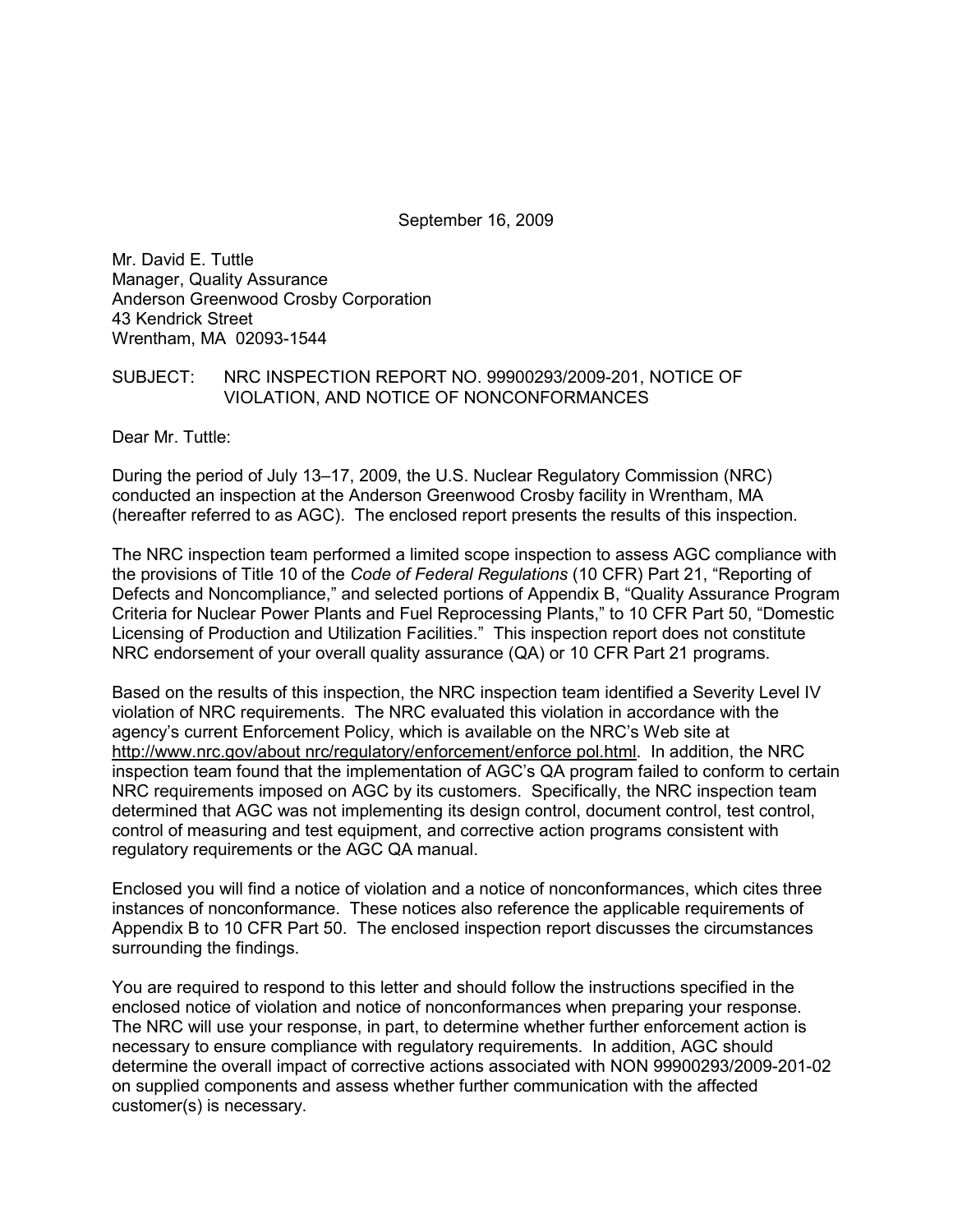In accordance with 10 CFR 2.390, "Public Inspections, Exemptions, Requests for Withholding," of the NRC's "Rules of Practice," the NRC will make a copy of this letter, its enclosures, and the AGC response available electronically for public inspection in the NRC Public Document Room or from the NRC's Agencywide Documents Access and Management System, which is accessible from the NRC Web site at http://www.nrc.gov/reading-rm/adams.html.

To the extent possible, your response should not include any personal privacy, proprietary, or Safeguards Information so that it can be made available to the public without redaction. If personal privacy or proprietary information is necessary to provide an acceptable response, then please provide a copy of your response that identifies the information that should be protected in brackets and a redacted copy of your response that deletes such information. If you request that such material be withheld from public disclosure, you must specifically identify the portions of your response that you seek to have withheld and provide in detail the bases for your claim (e.g., you should explain why the disclosure of information will create an unwarranted invasion of personal privacy or provide the information required by 10 CFR 2.390(b) to support a request for withholding confidential commercial or financial information). If Safeguards Information is necessary to provide an acceptable response, please provide the level of protection described in 10 CFR 73.21, "Protection of Safeguards Information: Performance Requirements."

 Sincerely,  */RA/* 

> Juan Peralta, Chief Quality and Vendor Branch 1 Division of Construction Inspection & Operational Programs Office of New Reactors

Docket No. 99900293

Enclosures:

- 1. Notice of Violation
- 2. Notice of Nonconformances
- 3. Inspection Report No. 99900293/2009-201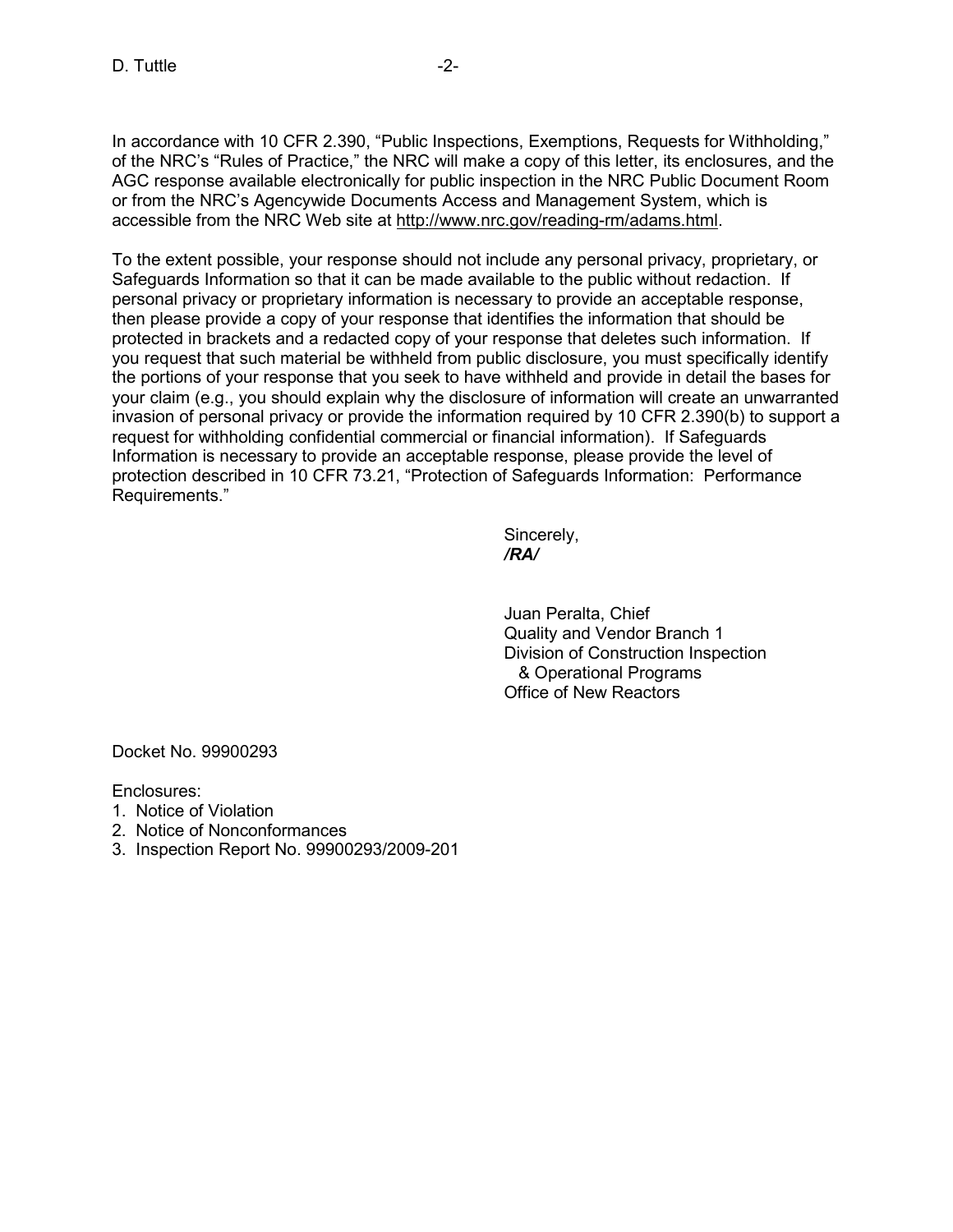In accordance with 10 CFR 2.390, "Public Inspections, Exemptions, Requests for Withholding," of the NRC's "Rules of Practice," the NRC will make a copy of this letter, its enclosures, and the AGC response available electronically for public inspection in the NRC Public Document Room or from the NRC's Agencywide Documents Access and Management System, which is accessible from the NRC Web site at http://www.nrc.gov/reading-rm/adams.html.

To the extent possible, your response should not include any personal privacy, proprietary, or Safeguards Information so that it can be made available to the public without redaction. If personal privacy or proprietary information is necessary to provide an acceptable response, then please provide a copy of your response that identifies the information that should be protected in brackets and a redacted copy of your response that deletes such information. If you request that such material be withheld from public disclosure, you must specifically identify the portions of your response that you seek to have withheld and provide in detail the bases for your claim (e.g., you should explain why the disclosure of information will create an unwarranted invasion of personal privacy or provide the information required by 10 CFR 2.390(b) to support a request for withholding confidential commercial or financial information). If Safeguards Information is necessary to provide an acceptable response, please provide the level of protection described in 10 CFR 73.21, "Protection of Safeguards Information: Performance Requirements."

 Sincerely,  */RA/* 

> Juan Peralta, Chief Quality and Vendor Branch 1 Division of Construction Inspection & Operational Programs Office of New Reactors

Docket No. 99900293

Enclosures:

- 1. Notice of Violation
- 2. Notices of Nonconformance
- 3. Inspection Report No. 99900293/2009-201

DISTRIBUTION:

RidsNroDcipCQVP RidsNroDcipCQVB RidsNroDcip

#### ADAMS Accession No.: **ML092320265**

| <b>OFFIC</b> | NRO/DCIP/CQV | NRO/DCIP/CQVP    | NRO/DCIP/CQVP  | NRO/ADES/DCI/C |
|--------------|--------------|------------------|----------------|----------------|
| Е            | P            |                  |                | PТ             |
| <b>NAME</b>  | RPrato       | YMalave          | AduBouchet     | STingen        |
| <b>DATE</b>  | 825/2009     | 8/25/2009        | 8/25/2009      | 8/26/2009      |
| <b>OFFIC</b> | NRO/DCIP/CQV | NRO/DCIP/CCIP.CA | NRO/DCIP/CQVP/ |                |
| Е            | D            | FТ               | BС             |                |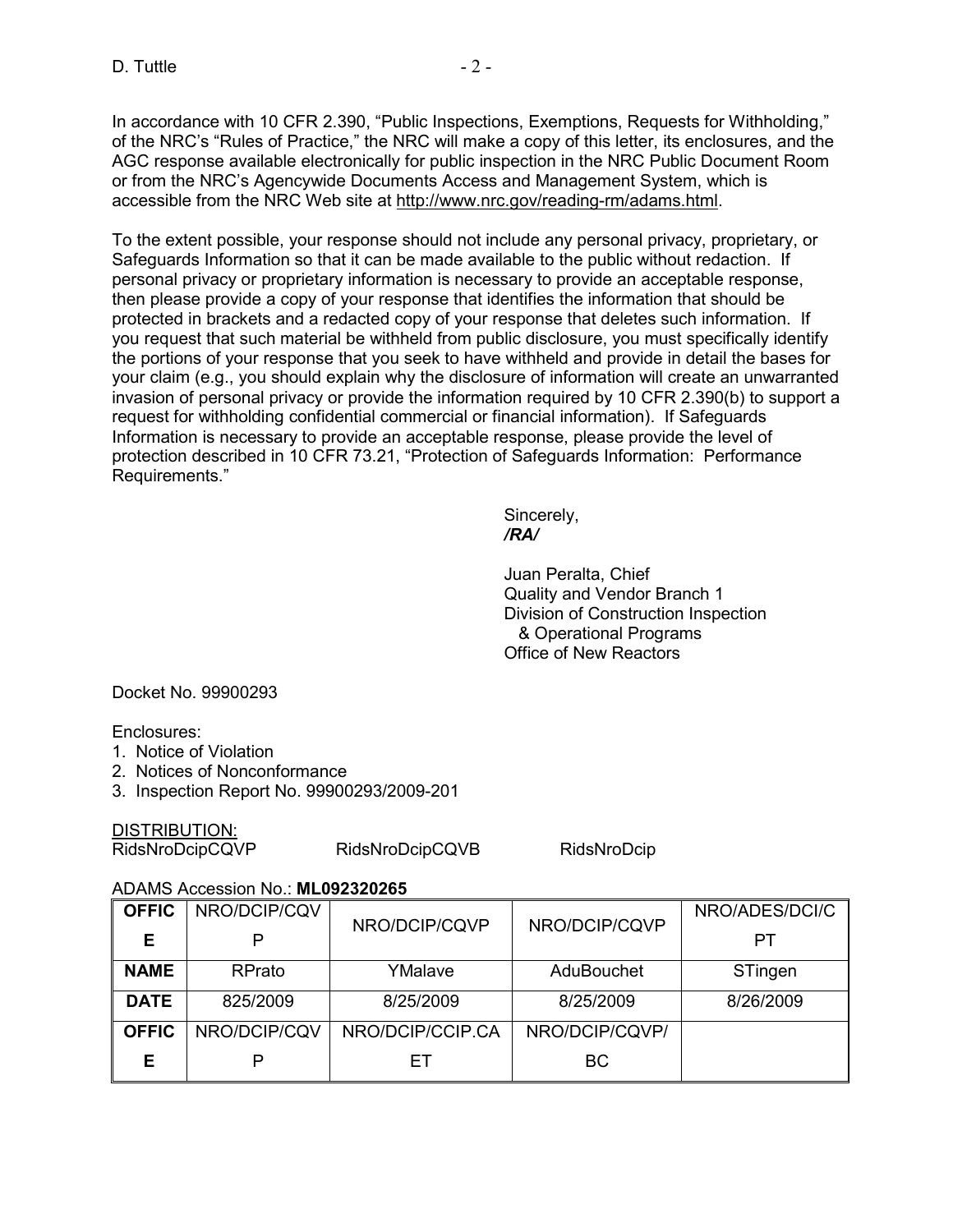| <b>NAME</b> | <b>GGalletti</b> | RPascarelli | JPeralta  |  |
|-------------|------------------|-------------|-----------|--|
| <b>DATE</b> | 8/25/2009        | 09/15/2009  | 9/16/2009 |  |

**OFFICIAL RECORD COPY**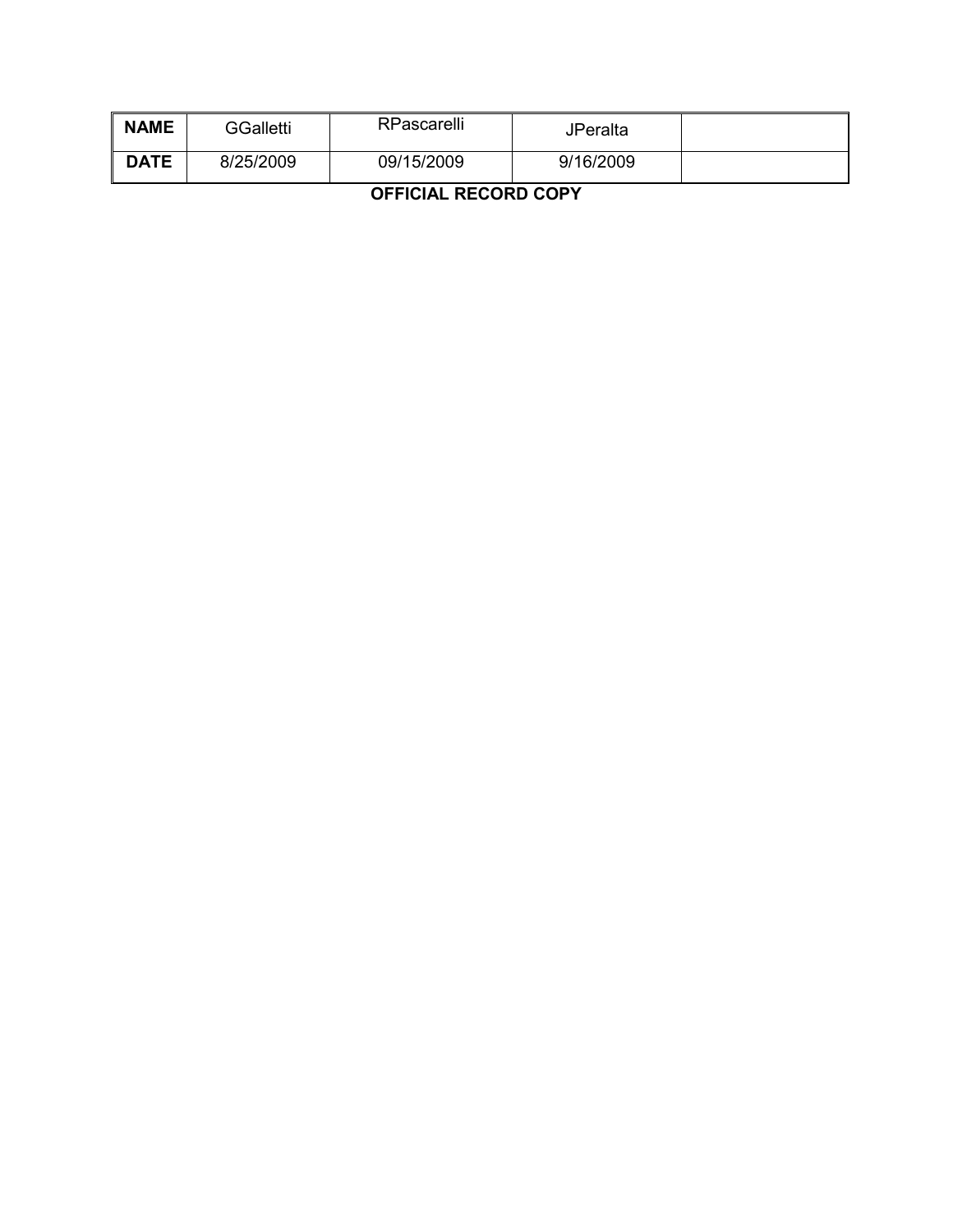#### **NOTICE OF VIOLATION**

Anderson Greenwood Crosby<br>
Wrentham, MA. 02093-1544<br>
Unspection Report Number

Inspection Report Number 2009-201

During a U.S. Nuclear Regulatory Commission (NRC) inspection conducted at the Anderson Greenwood Crosby (AGC) facility in Wrentham, Massachusetts from July 13-17, 2009 a violation of NRC requirements was identified. In accordance with the NRC Enforcement Policy, the violation is listed below:

As required, in part, by 10 CFR 21.21(a), each individual, corporation, partnership, dedicating entity, or other entity must adopt appropriate procedures to evaluate deviations and failures to comply to identify defects and failures to comply associated with substantial safety hazards as soon as practicable. In addition, 10 CFR 21.21(b) states that, "If the deviation or failure to comply is discovered by a supplier of basic components, or services associated with basic components, and the supplier determines that it does not have the capability to perform the evaluation to determine if a defect exists, then the supplier must inform the purchasers or affected licensees within five working days of this determination so that the purchasers or affected licensees may evaluate the deviation or failure to comply, pursuant to § 21.21(a)."

Section XV of the AGC Quality Assurance Manual, (QC-110), Revision 37, dated December 8, 2008, states, in part, that whenever a nonconformance which could result in a substantial safety hazard is identified, it shall be processed in accordance with procedures outlined in the AGC Department Operating Instruction (DOI QA-48-3016).

Contrary to the above, as of July 17, 2009, DOI QA-48-3016 did not provide adequate procedural guidance to evaluate deviations and failures to comply associated with substantial safety hazards. More specifically, DOI QA-48-3016 did not contain instructions to:

- (1) Ensure all formal methods for identifying and documenting deviations are evaluated within the AGC Part 21 evaluation process,
- (2) Ensure that the extent of condition is identified and evaluated when a deviation is identified,
- (3) Inform purchasers or affected licensees within five working days if AGC determines that it does not have the capability to perform the evaluation to determine if a defect exists.

This issue has been identified as Violation 99900293/2009-201-01.

This is a Severity Level IV Violation (Supplement VII).

Pursuant to the provisions of 10 CFR 2.201, "Notice of Violation," AGC is hereby required to submit a written statement or explanation to the U.S. Nuclear Regulatory Commission, ATTN: Document Control Desk, Washington, DC 20555-0001, with a copy to the Chief, Quality and Vendor Branch 1, Division of Construction Inspection and Operational Programs, Office of New Reactors, within 30 days of the date of the letter transmitting this Notice of Violations. This reply should be clearly marked as a "Reply to a Notice of Violation" and should include for each violation (1) the reason for the violation, or, if contested, the basis for disputing the violation or severity level, (2) the corrective steps that have been taken and the results achieved, (3) the corrective steps that will be taken to avoid further violations, and (4) the date when full compliance will be achieved. Your response may reference or include previous docketed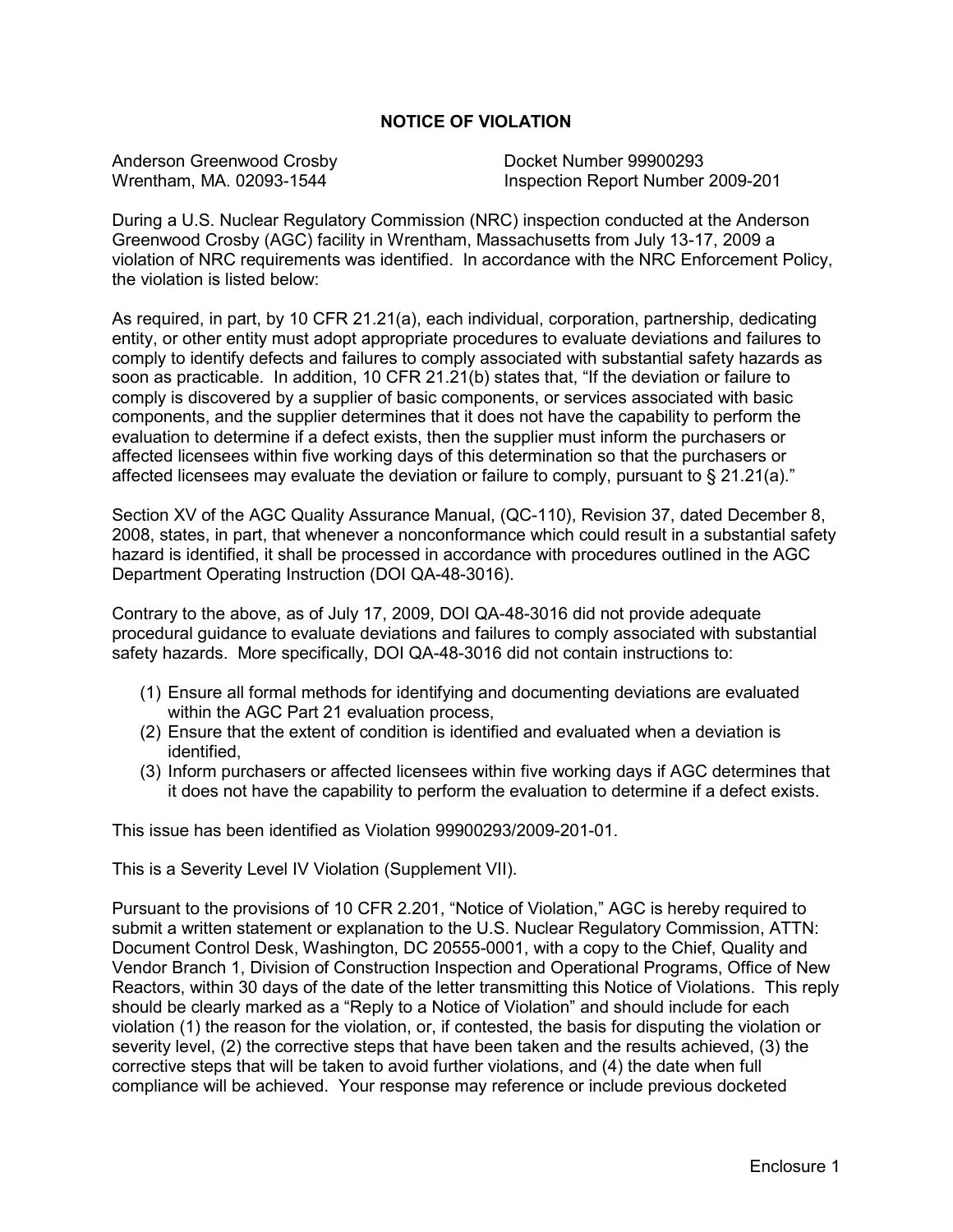correspondence, if the correspondence adequately addresses the required response. Where good cause is shown, the NRC will consider extending the response time.

Because your response will be made available electronically for public inspection in the NRC Public Document Room or from the NRC's Agencywide Documents Access and Management System, accessible at http://www.nrc.gov/reading-rm/adams.html, to the extent possible, it should not include any personal privacy, proprietary, or Safeguards Information so that it can be made available to the public without redaction. If personal privacy or proprietary information is necessary to provide an acceptable response, then please provide a bracketed copy of your response that identifies the information that should be protected and a redacted copy of your response that deletes such information. If you request withholding of such material, you must specifically identify the portions of your response that you seek to have withheld and provide in detail the bases for your claim of withholding (e.g., explain why the disclosure of information will create an unwarranted invasion of personal privacy or provide the information required by 10 CFR 2.390(b) to support a request for withholding confidential commercial or financial information). If safeguards information is necessary to provide an acceptable response, please provide the level of protection described in 10 CFR 73.21, "Requirements for the Protection of Safeguards Information."

Dated this 16<sup>th</sup> day of September 2009.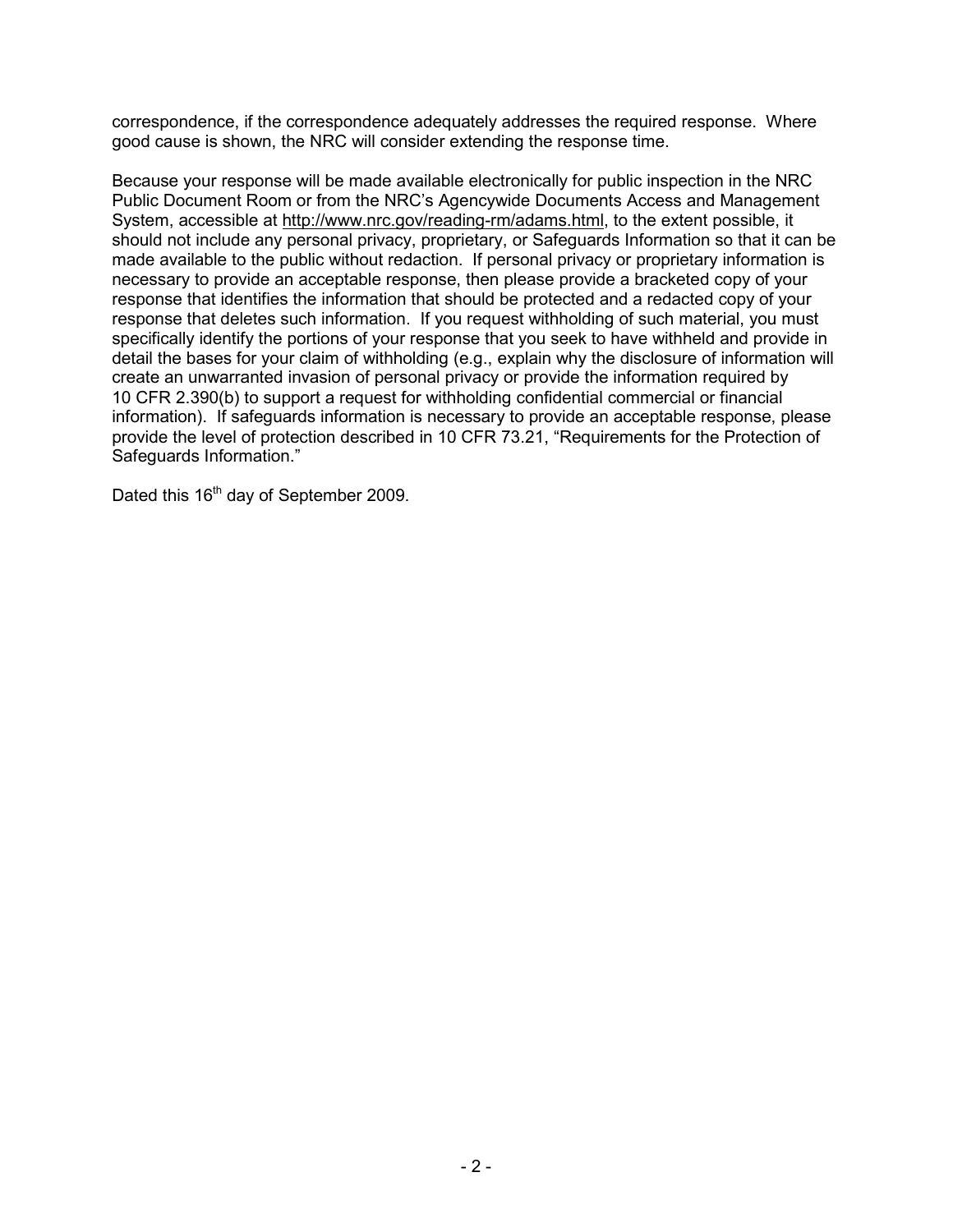#### **NOTICE OF NONCONFORMANCES**

Anderson Greenwood Crosby Corporation Docket No. 99900293 Wrentham, MA 02093-1544 Inspection Report No. 2009-201

Based on the results of a U.S. Nuclear Regulatory Commission (NRC) inspection conducted at the Anderson Greenwood Crosby (AGC) facility in Wrentham, Massachusetts, from July 13–17, 2009, the NRC inspection team found that certain activities were not conducted in accordance with the following NRC requirements which were contractually imposed on AGC by NRC licensees, as summarized below:

A. Criterion III, "Design Control," of Appendix B, "Quality Assurance Criteria for Nuclear Power Plants and Fuel Reprocessing Plants," to Title 10 of the *Code of Federal Regulations* (10 CFR) Part 50, "Domestic Licensing of Production and Utilization Facilities," states, in part, that (1) measures must be established to ensure that applicable regulatory requirements and the design basis for components are correctly translated into specifications, drawings, procedures, and instructions and (2) design control measures must provide for verifying or checking the adequacy of design, such as through the performance of design reviews.

Section 50.55a, "Codes and Standard," paragraph (b)(4) "Design, Fabrication, and Materials Code Cases," to 10 CFR Part 50, states, in part, that code cases listed in NRC Regulatory Guide (RG) 1.84, "Design, Fabrication, and Materials Code Case Acceptability, ASME Section III," Revision 34, may be applied without prior NRC approval subject to the conditions specified in RG 1.84.

Section 3.3.1.2 of the AGC Quality Assurance Manual, (QC-110), Revision 37, dated December 8, 2008, requires that an applications engineer prepare a design checklist which defines the design requirements of the ASME Code, design specification, and customer order. The design checklist must document the design review of the applicable design inputs, such as design specifications, performance requirements, and codes and standards. An applications engineer must sign off on the design checklist during design reviews for each requirement that has been reviewed. When all action items have been completed, the nuclear applications engineering manager must approve the design checklist.

Section 3.3.2.2 of QC-110 requires that the design analysis documentation define the design inputs and their sources, provide results of literature searches or other applicable background data, and identify assumptions and indicate those that must be verified as the design proceeds.

Contrary to the above, AGC failed to implement its procedures for design control as required. More specifically:

• Records for safety valves in Purchase Order 45606428 provided no evidence that AGC had evaluated the conditions in RG 1.84 for ASME Code Case N-100, "Pressure Relief Valve Design Rules, Section III, Division 1, Class 1, 2, and 3," in accordance with Section 3.3.1.2 of QC-110.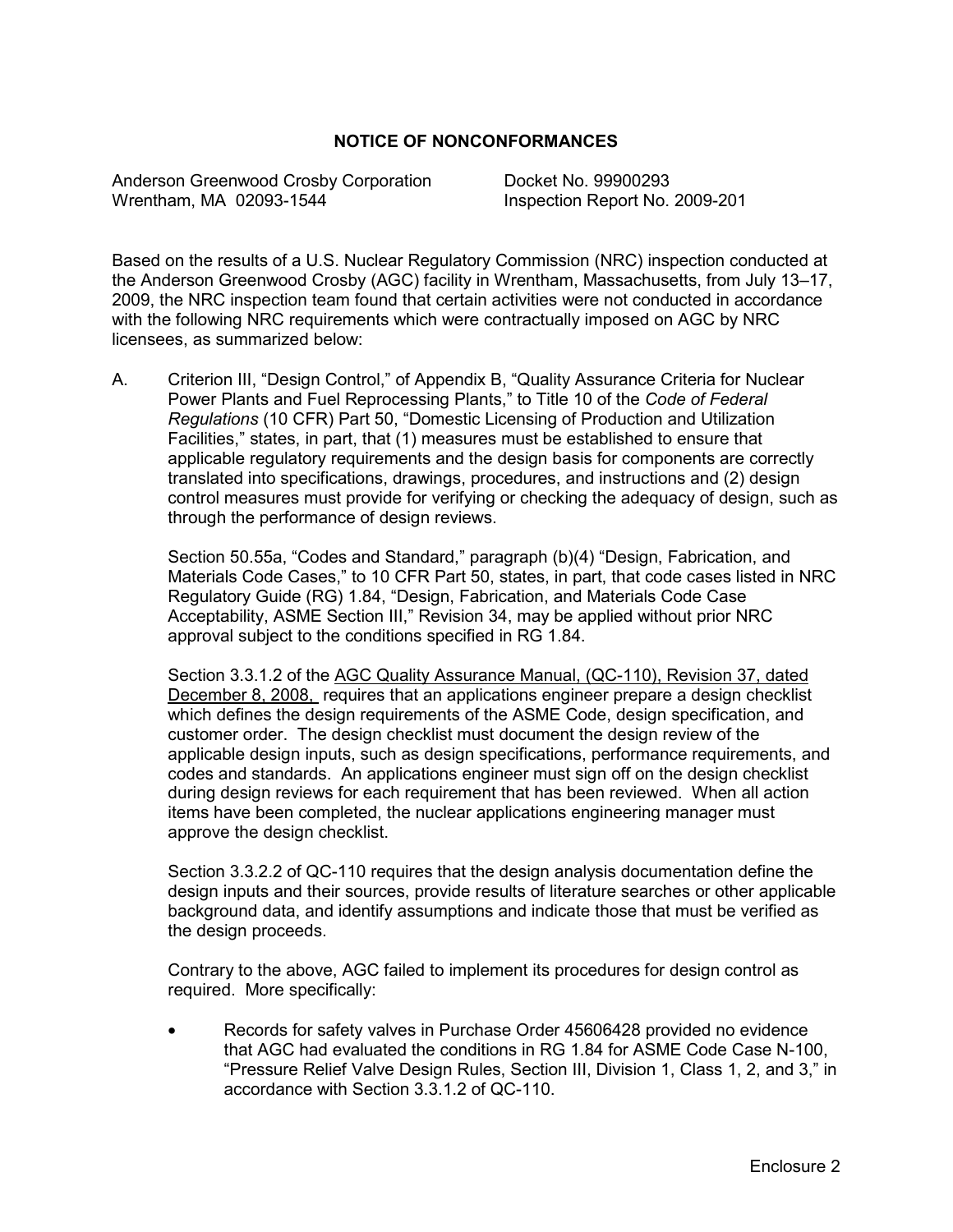- Records for relief valves in Purchase Orders QP081141 and 1023530 provided no evidence that the applications engineer had completed the design checklist in accordance with Section 3.3.2.2 of QC-110.
- Records for relief valves in Purchase Order QP081141 provided no evidence that the calculation for determining the relieving capacity of the relief valves was documented, approved, or reviewed in accordance with Section 3.3.2.2 of QC-110.

These issues are identified as Nonconformance 99900293/2009-201-02.

B. Criterion XII, "Control of Measuring and Test Equipment," of Appendix B to 10 CFR Part 50 states, in part, that measures shall be established to ensure that tools, gauges, instruments, and other measuring and testing devices used in activities affecting quality are properly controlled, calibrated, and adjusted at specified periods to maintain accuracy within necessary limits.

 Section 12 of QC-110 states, in part, that (1) primary standards shall be recalibrated yearly, and (2) measuring equipment shall have its calibration accuracy verified immediately after receiving inspection of finished items, wall thickness inspections and final inspections, and that verification of calibration accuracy shall be documented.

 Inspection Instruction No. Q-519, "Tool and Gage Calibration," Revision 61, dated September 28, 2008, states, in part, that (1) primary standards shall be recalibrated yearly, and (2) that a daily check of the temperature and humidity in the calibration area be performed and documented.

Contrary to the above, AGC failed to implement its procedures for control of measuring and test equipment as required. Specifically:

- A set of gage blocks (INSP110F) used as a primary standard was last calibrated on July 7, 2008, and was not re-calibrated within the annual requirement. The gage blocks were, therefore, out of calibration at the time of the NRC inspection.
- The final dimensional inspections on each of two valves (SRVs N56898-00-0109 and N99930-00-0003) were performed prior to the hydrostatic and functional testing of each valve. However, the post-calibration checks of the inspection gages used to inspect each valve were not documented as required by QC-110.
- The temperature and humidity in the calibration area had not been documented since July 6, 2009, as required by QC-110 and Inspection Instruction No. Q-519.

These issues are identified as Nonconformance 99900293/2009-201-03.

C. Criterion XVI, "Corrective Action," of Appendix B to 10 CFR Part 50, states that measures shall be established to assure that conditions adverse to quality, such as failures, malfunctions, deficiencies, deviations, defective material and equipment, and nonconformances are promptly identified and corrected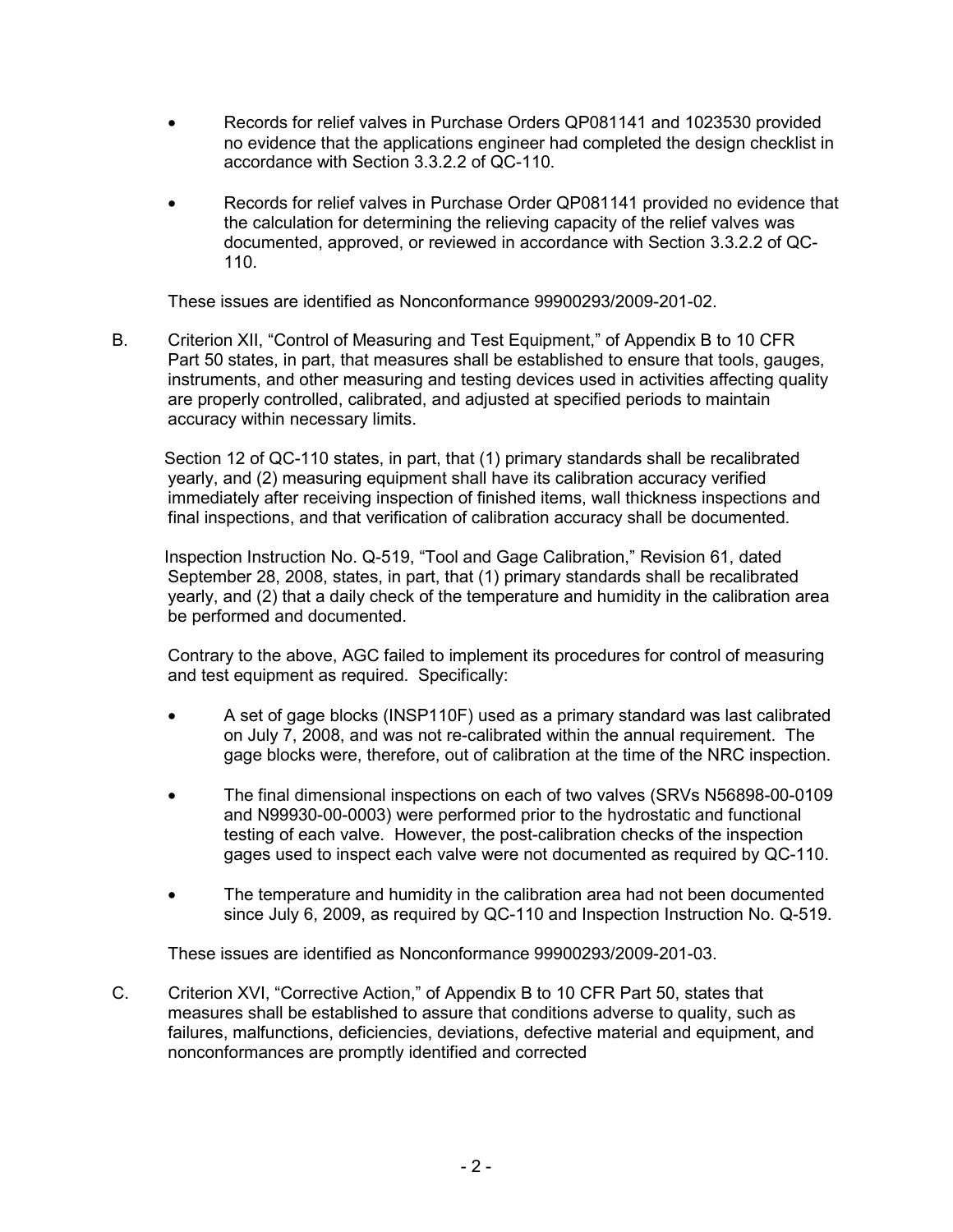Section 16 of QC-110 states, in part, that a period of 30 days is provided for the review and evaluation of a corrective action report (CAR) with follow up actions after this period of time of up to 90 days when the General Manager is notified and adequate actions are required to be taken.

Contrary to the above, AGC failed to implement its corrective action program as required. More specifically:

- QC-110 did not provide a mechanism to ensure that conditions adverse to quality which are identified by AGC's customers are systematically reviewed, documented, and addressed. Specifically, the NRC inspection team determined, through discussions with AGC staff members that components which were returned to AGC due to nonconforming specifications or other quality-related issues, were not consistently directed to the CAR manager for review and evaluation and no documentation that specifically identified customer-related issues was identified during the inspection.
- CAR I-317, dated August 18, 2007, did not identify or document any corrective action taken, actions to prevent recurrence, a proposed completion date, or follow up actions to be taken as required by QC-110. Additionally, the NRC inspector noted that follow-up actions described in CAR N-342, dated August 8, 2008, were not completed in the prescribed timeframe as specified in QC-110.

These issues are identified as examples of Nonconformance 99900293/2009-201-04.

Please provide a written statement or explanation to the U.S. Nuclear Regulatory Commission, ATTN: Document Control Desk, Washington, DC 20555-0001, with a copy to the Chief, Quality and Vendor Branch 1, Division of Construction Inspection and Operational Programs, Office of New Reactors, within 30 days of the date of the letter transmitting this Notice of Nonconformances. This reply should be clearly marked as a "Reply to a Notice of Nonconformance" and should include for each noncompliance: (1) the reason for the noncompliance, or if contested, the basis for disputing the noncompliance; (2) the corrective steps that have been taken and the results achieved; (3) the corrective steps that will be taken to avoid noncompliance; and (4) the date when your corrective action will be completed. Where good cause is shown, the NRC will consider extending the response time.

Because your response will be made available electronically for public inspection in the NRC Public Document Room or from the NRC's Agencywide Documents Access and Management System, which is accessible from the NRC Web site at http://www.nrc.gov/readingrm/adams.html, to the extent possible, it should not include any personal privacy, proprietary, or Safeguards Information so that it can be made available to the public without redaction. If personal privacy or proprietary information is necessary to provide an acceptable response, then please provide a bracketed copy of your response that identifies the information that should be protected and a redacted copy of your response that deletes such information. If you request that such material be withheld, you must specifically identify the portions of your response that you seek to have withheld and provide in detail the bases for your claim of withholding (e.g., explain why the disclosure of information will create an unwarranted invasion of personal privacy or provide the information required by 10 CFR 2.390(b) to support a request for withholding confidential commercial or financial information). If Safeguards Information is necessary to provide an acceptable response, please provide the level of protection described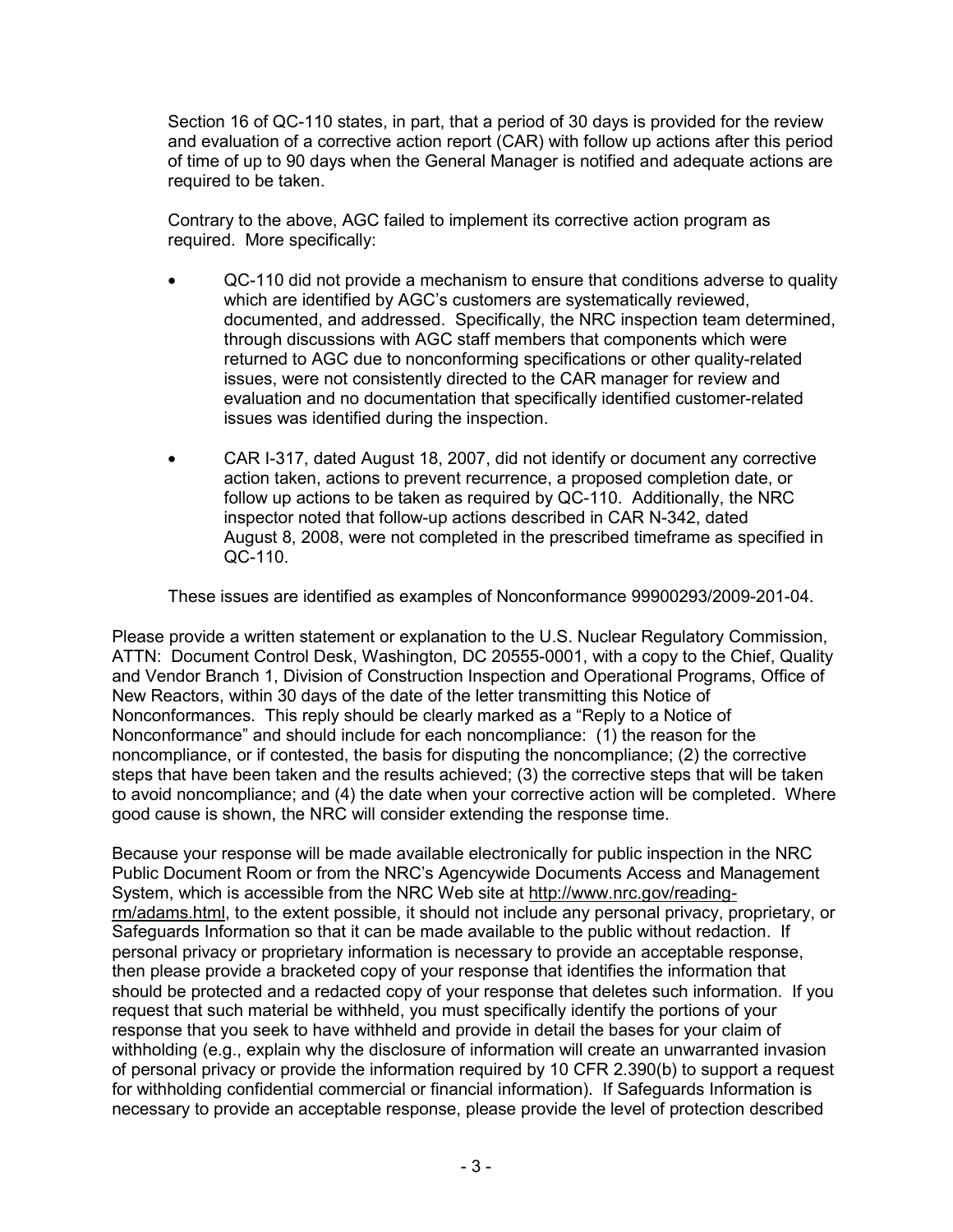in 10 CFR 73.21, "Protection of Safeguards Information: Performance Requirements."

Dated this 16<sup>th</sup> day of September 2009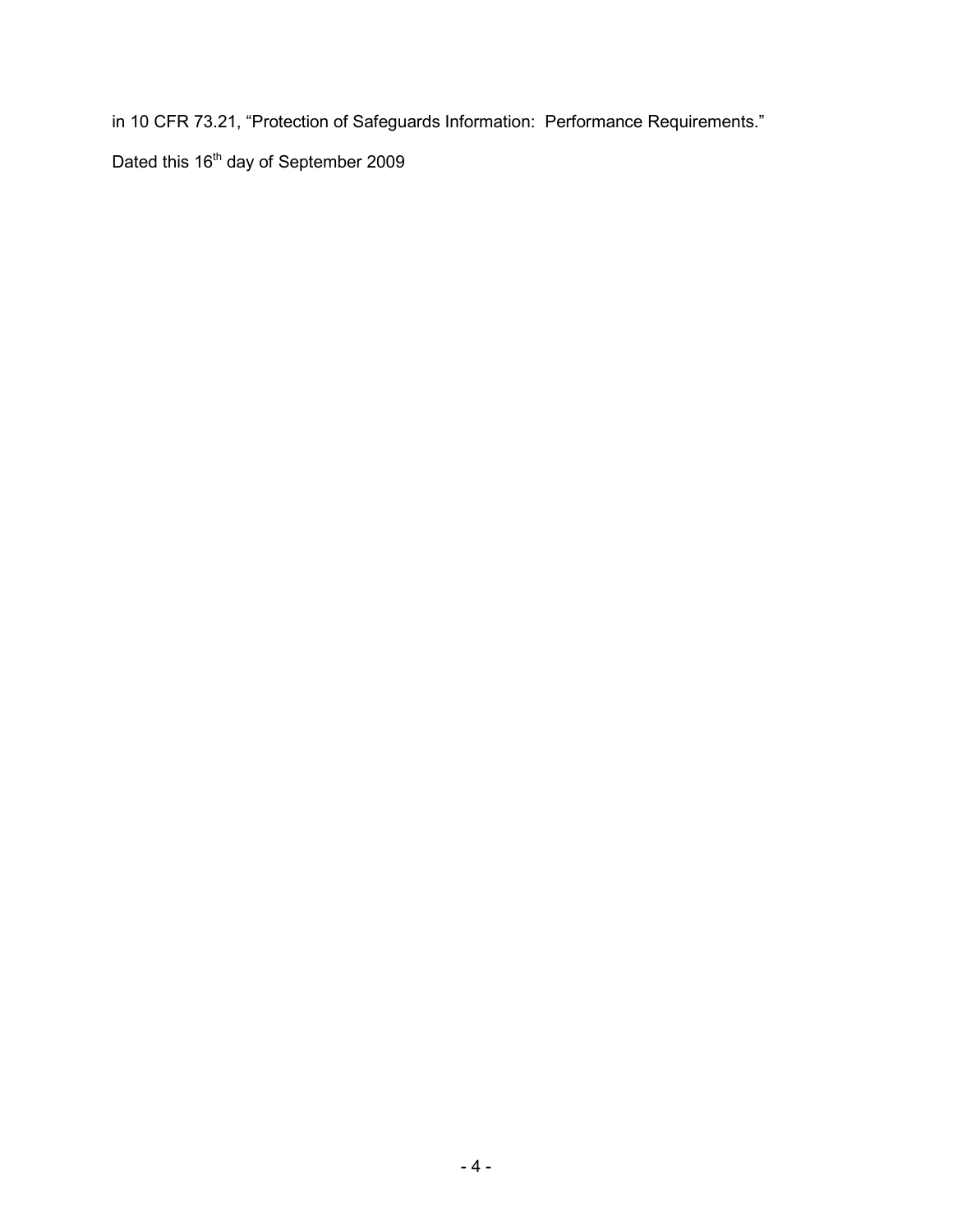#### **U.S. NUCLEAR REGULATORY COMMISSION OFFICE OF NEW REACTORS DIVISION OF CONSTRUCTION INSPECTION AND OPERATIONAL PROGRAMS VENDOR INSPECTION REPORT**

| Docket No.:              | 99900293                                                                                                                                                                                                       |                                                                                                   |
|--------------------------|----------------------------------------------------------------------------------------------------------------------------------------------------------------------------------------------------------------|---------------------------------------------------------------------------------------------------|
| Report No.:              | 99900293/2009-201                                                                                                                                                                                              |                                                                                                   |
| Vendor:                  | Anderson Greenwood Crosby Corporation<br>43 Kendrick Street<br>Wrentham, MA 02093-1544                                                                                                                         |                                                                                                   |
| Vendor Contact:          | Mr. David Tuttle<br><b>Quality Assurance Manager</b><br>(508) 384-3121<br>E-mail: dtuttle@tycovalves.com                                                                                                       |                                                                                                   |
| Nuclear Industry:        | Anderson Greenwood Crosby is a supplier of safety-related and<br>commercial-grade valves and services to nuclear utilities, the<br>U.S. Navy, and power plant equipment manufacturers throughout<br>the world. |                                                                                                   |
| <b>Inspection Dates:</b> | July 13-17, 2009                                                                                                                                                                                               |                                                                                                   |
| Inspectors:              | Greg Galletti<br><b>Yanely Malave</b><br>Andy du Bouchet<br><b>Robert Prato</b><br>Stephen Tingen                                                                                                              | NRO/DCIP/CQVP, Team Leader<br>NRO/DCIP/CQVP<br>NRO/DCIP/CQVP<br>NRO/DCIP/CQVP<br>NRR/ADES/DCI/CPT |
| Approved by:             | Juan Peralta, Chief<br>Quality and Vendor Branch 1<br>Division of Construction Inspection<br>& Operational Programs<br><b>Office of New Reactors</b>                                                           |                                                                                                   |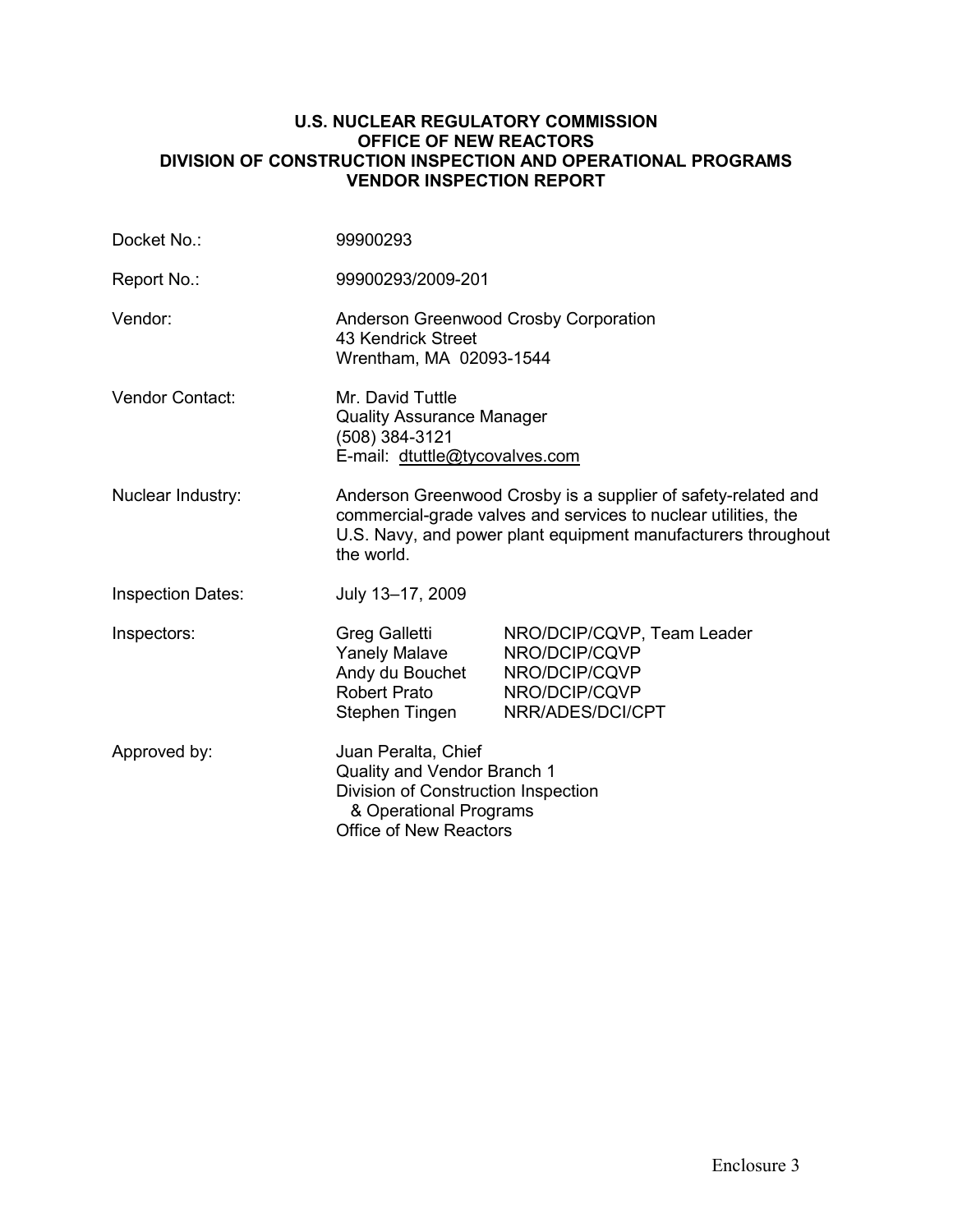## **EXECUTIVE SUMMARY**

#### Anderson Greenwood Crosby 99900293/2009-201

The purpose of this inspection was to verify that Anderson Greenwood Crosby (AGC) implemented an adequate quality assurance (QA) program that complied with the requirements of Appendix B, "Quality Assurance Criteria for Nuclear Power Plants and Fuel Reprocessing Plants," to Title 10 of the *Code of Federal Regulations (10 CFR)* Part 50, "Domestic Licensing of Production and Utilization Facilities." The inspection also verified that AGC implemented a program under 10 CFR Part 21, "Reporting of Defects and Noncompliance" (hereafter referred to as 10 CFR Part 21), that met the regulatory requirements of the U.S. Nuclear Regulatory Commission (NRC). The inspection was conducted at the AGC facility in Wrentham, Massachusetts, during the period July 13–17, 2009.

The following served as the bases for the NRC inspection:

- Appendix B to 10 CFR Part 50
- 10 CFR Part 21

The NRC inspection team implemented Inspection Procedure (IP) 43002, "Routine Inspections of Nuclear Vendors," and IP 36100, "Inspection of 10 CFR Part 21 and 50.55(e) Programs for Reporting Defects and Nonconformance," during the conduct of this inspection.

The NRC has not previously performed an inspection at the AGC facility in Wrentham, MA. The results of the inspection are summarized below.

With the exception of the one violation and three nonconformances described below, the NRC inspection team concluded that the AGC QA policies and procedures complied with the applicable requirements of 10 CFR Part 21 and Appendix B to 10 CFR Part 50. The NRC inspection team further concluded that AGC personnel were implementing these policies and procedures effectively.

#### 10 CFR Part 21

The NRC inspection team identified a violation involving multiple examples of AGC's failure to meet the requirements of 10 CFR Part 21. The specifics of the violations are documented in the Notice of Violations and are described below in the body of this report. The NRC cited the violations because AGC did not provide adequate procedural guidance to evaluate deviations and failures associated with substantial safety hazards.

#### Training and Qualification of Personnel

The NRC inspection team concluded that the training and qualification of AGC personnel conform to the regulatory requirements of Criterion II, "Quality Assurance Program," of Appendix B to 10 CFR Part 50. In addition, the NRC inspection team concluded that the AGC Quality Assurance Manual and associated training and qualification procedures were effectively implemented. The NRC inspection team identified no findings of significance.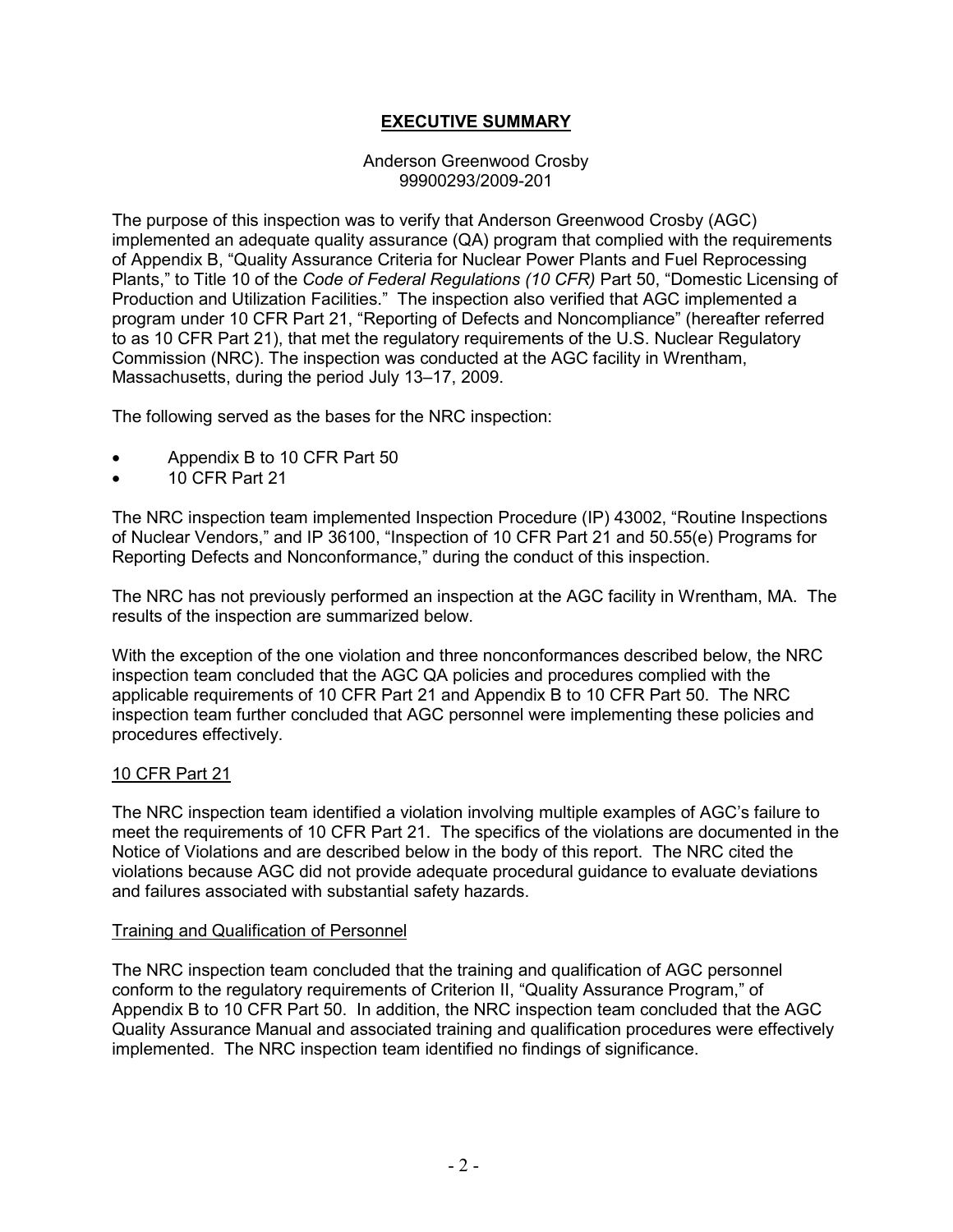### Design Control

The NRC inspection team identified one nonconformance associated with multiple examples of AGC's failure to meet the requirements of Criterion III, "Design Control," of Appendix B to 10 CFR Part 50. The specifics of this nonconformance are documented within the Notice of Nonconformances and are described below in the body of this report. The nonconformance involves AGC's failure to implement its procedures for design control as required. With the exception of the issues identified in Nonconformance 99900239/2009-201-02, the NRC inspection team concluded that the AGC Design Control Program conforms to the regulatory requirements and has been implemented in accordance with applicable AGC procedures.

#### Procurement Document Control

The NRC inspection team concluded that AGC controls for the procurement of materials, equipment, and services conform to the regulatory requirements of Criterion IV, "Procurement Document Control," of Appendix B to 10 CFR Part 50. The NRC inspection team also concluded that the AGC staff effectively implemented the AGC Quality Assurance Manual and associated procurement procedures. The NRC inspection team identified no findings of significance.

#### Document Control

The NRC inspection team concluded that AGC controls for the procurement of materials, equipment, and services conform to the regulatory requirements of Criterion VI, "Document Control," of Appendix B to 10 CFR Part 50; and that the AGC QA Manual and associated procurement procedures were effectively implemented. No findings of significance were identified.

#### Control of Purchased Material, Equipment, and Services and Audits

The NRC inspection team concluded that the external and internal audits performed by AGC conform to the regulatory requirements of Criterion VII, "Control of Purchased Material, Equipment, and Services," and Criterion XVIII, "Audits," of Appendix B to 10 CFR Part 50. The NRC inspection team also concluded that AGC staff effectively implemented the AGC Quality Assurance Manual and associated procurement procedures. The NRC inspection team identified no findings of significance.

#### Inspection

The NRC inspection team concluded that inspection activities affecting quality performed by AGC conform to the regulatory requirements of Criterion X, "Inspections," of Appendix B to 10 CFR Part 50. The NRC inspection team further concluded that the AGC staff effectively implemented the AGC Quality Assurance Manual and associated procedures. The NRC inspection team identified no findings of significance.

#### Test Control

The NRC inspection team concluded that AGC controls for the procurement of materials, equipment, and services conform to the regulatory requirements of Criterion XI, "Test Control," of Appendix B to 10 CFR Part 50; and that the AGC QA Manual and associated procurement procedures were effectively implemented. No findings of significance were identified.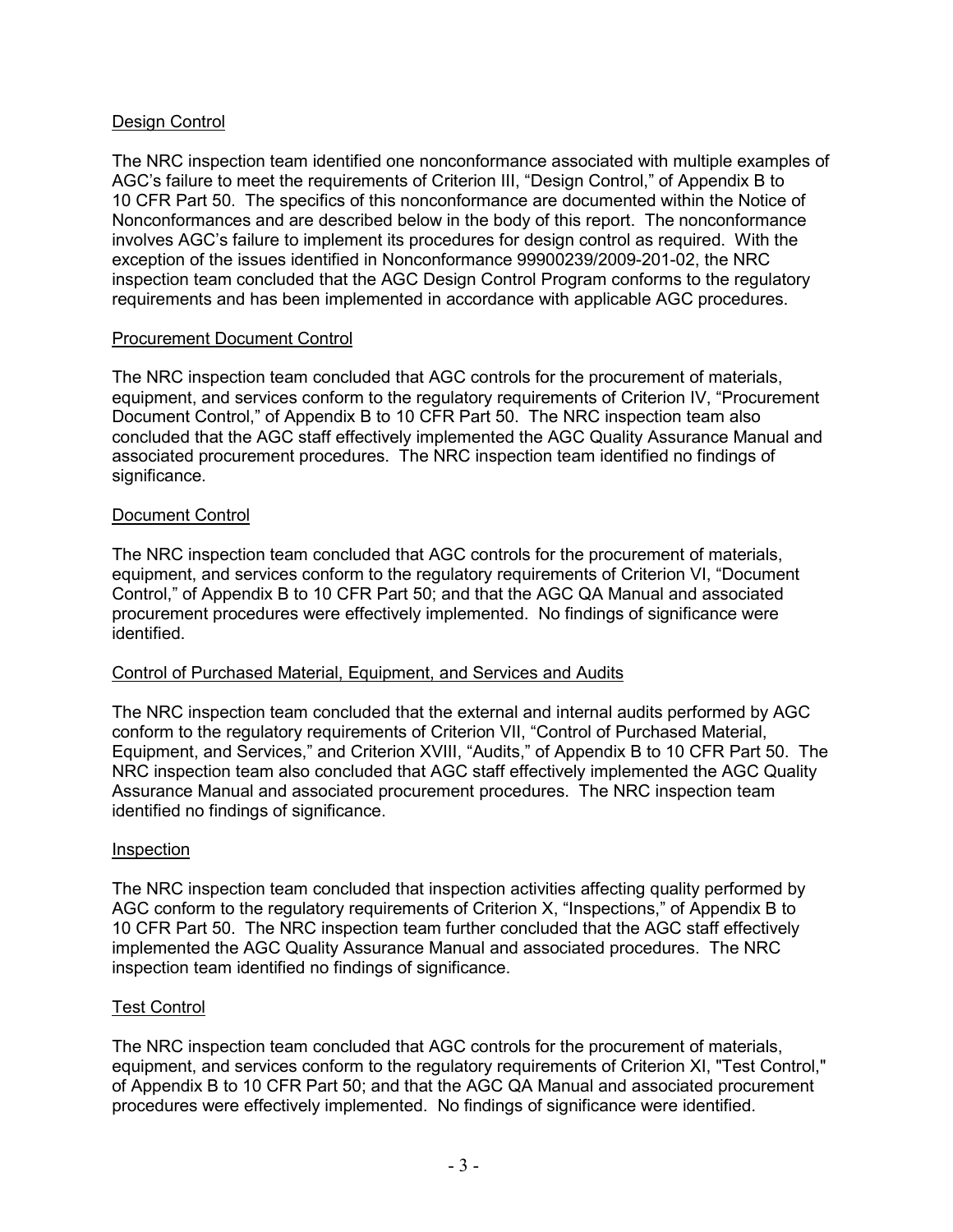### Control of Measuring and Test Equipment

The NRC inspection team identified one nonconformance with multiple examples of AGC's failure to meet the requirements of Criterion XII, "Control of Measuring and Test Equipment," of Appendix B to 10 CFR Part 50. The specific examples of the nonconformance are documented within this inspection report in the Notice of Nonconformance and are described below in the body of this report. The nonconformance documents AGC's failure to implement its procedure to perform yearly calibration of primary standards and to control temperature and humidity in the calibration area. With the exception of the issues identified in Nonconformance 99900239/2009-201-03, the NRC inspection team concluded that the AGC Control of Measuring and Test Equipment Program conforms to regulatory requirements and have been implemented in accordance with applicable AGC procedures.

#### Nonconforming Materials, Parts, or Components

The NRC inspection team concluded that AGC's controls on materials, parts, and components conform to the regulatory requirements of Criterion XV, "Nonconforming Materials, Parts, or Components," of Appendix B to 10 CFR Part 50. The NRC inspection team concluded further that the AGC staff effectively implemented the AGC Quality Assurance Manual and associated procurement procedures. The NRC inspection team identified no findings of significance.

#### Corrective Action

The NRC inspection team identified two examples of nonconformance relating to AGC's failure to meet the requirements of Criterion XVI, "Corrective Actions," of Appendix B to 10 CFR Part 50. The specific examples of the nonconformance are documented within the Notice of Nonconformances and are described below in the body of this report. These nonconformances are associated with AGC's failure to provide adequate procedural guidance and to implement its corrective action procedures as required. With the exception of the issues identified in Nonconformances 99900239/2009-201-04, the NRC inspection team concluded that the AGC Corrective Action Program conforms to regulatory requirements and has been implemented in accordance with applicable AGC procedures.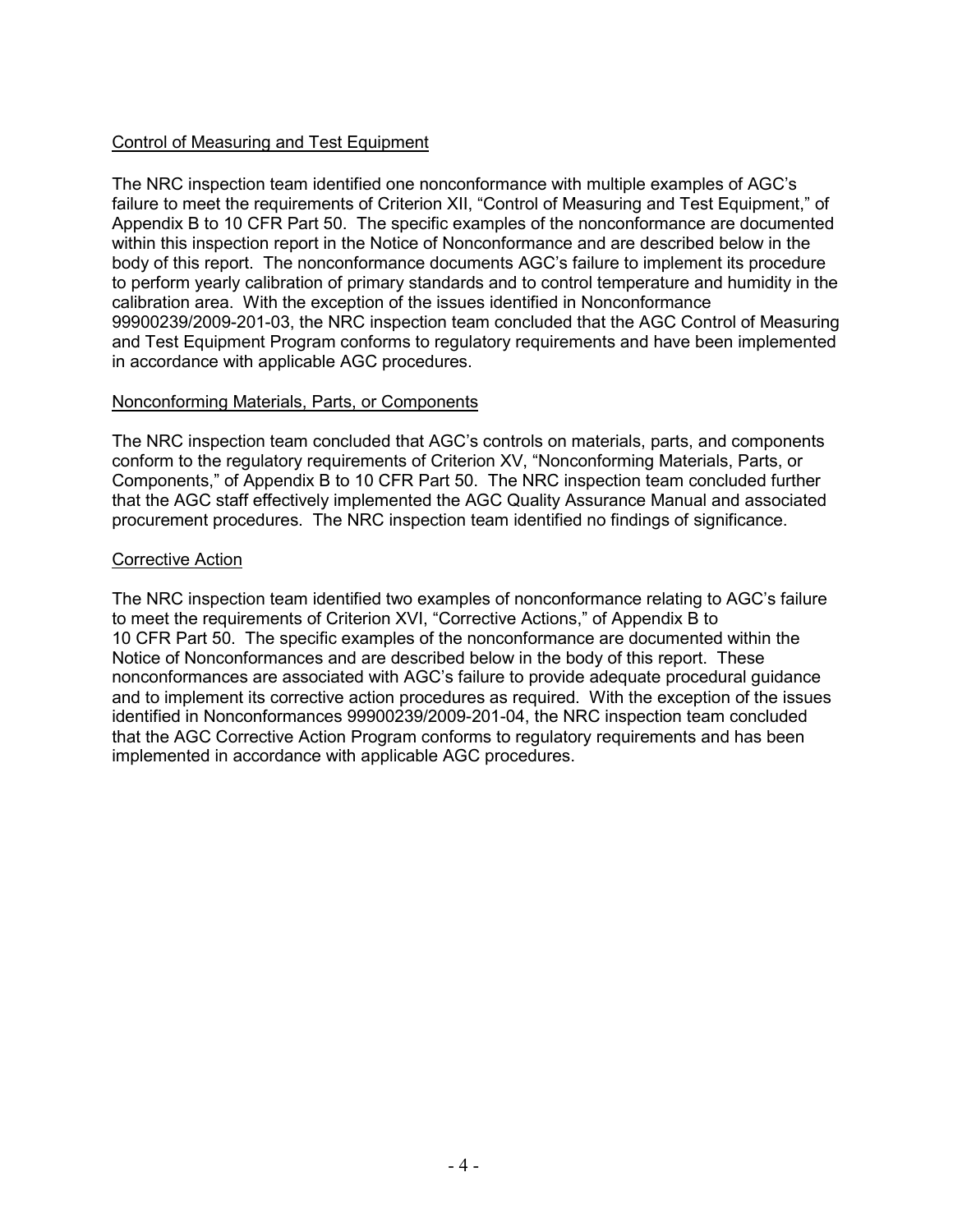# **REPORT DETAILS**

### 1. 10 CFR Part 21 Program

### a. Inspection Scope

The NRC inspection team reviewed the policies and implementing procedures of ACG that govern the program to verify compliance with the requirements 10 CFR Part 21. In addition, the NRC inspection team evaluated a sample of AGC's purchase orders (POs) for compliance with the requirements of 10 CFR 21.31, "Procurement Documents," and verified the vendor's implementation of the posting requirements in accordance with 10 CFR 21.6, "Posting Requirements." Specifically, the NRC inspection team reviewed the following AGC policies and procedures:

- AGC Quality Assurance Manual (QC-110), Section XV, "Nonconforming Source Materials or Items," Revision 37, dated December 8, 2008
- Department Operating Instruction (DOI) QA-48-3016, "Reporting of Defects and Noncompliance," Revision 9, dated February 6, 2008
- DOI QA-48-3039, "Control of Nonconforming Product," Revision 5, dated May 26, 2004
- DOI QA-48-3047, "Nonconformance Analysis," Revision 2, dated July 2, 2004
- DOI QA-48-3051, "Complaint Report," Revision 0, dated May 10, 2002
- DOI QA-48-3052, "Preventive Action," Revision 0, dated July 16, 2003
- b. Observations and Findings
- b.1 Postings

The NRC inspection team evaluated AGC's compliance with the posting requirements of 10 CFR 21.6. The NRC inspection team found that AGC had posted a notice that included, in part, a copy of Section 206 of the Energy Reorganization Act of 1974; a copy of the table of contents for 10 CFR Part 21; a copy of 10 CFR 21.1, "Purpose," and a notice which included the name and telephone number of AGC's 10 CFR Part 21 contact, the AGC quality assurance (QA) manager. However, the NRC inspector noted that the AGC posting did not provide a reference to the vendor's DOI-QA-48-3016, nor was there a description of where the procedure could be examined as required by 10 CFR Part 21.6. These omissions were discussed with the vendor during the NRC inspection and because of the resulting minimal impact on safety of these omissions; they are characterized in this inspection report as examples of a minor violation of the posting requirements.

#### b.2 10 CFR Part 21 Procedure

QC-110, Section XV, "Nonconforming Source Materials or Items," Item 15.3.8, "Reporting of Defects and Noncompliance (10CFR21)," states, in part, that whenever a nonconformance occurs which could result in a substantial safety hazard as defined within the AGC 10 CFR Part 21 process, the nonconformance must be processed in accordance with the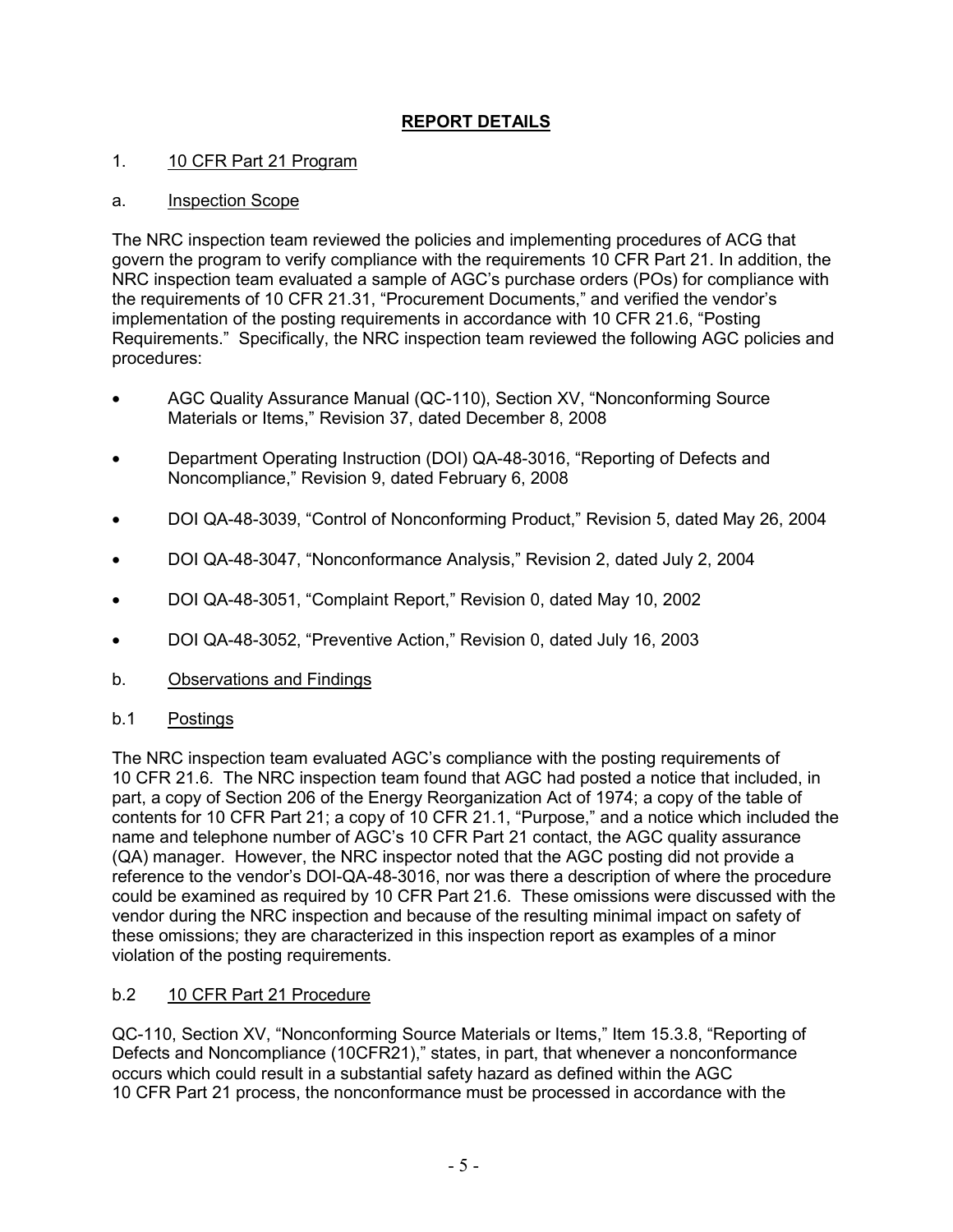applicable AGC DOI. DOI QA-48-3016 outlines the procedure and responsibilities to identify, control, document, and resolve conditions used for reporting of defects and noncompliance discovered at the AGC facility. During the review of the procedure, the NRC inspection team determined that DOI QA-48-3016 did not contain sufficient guidance to ensure adequate implementation of 10 CFR Part 21 requirements. More specifically, the NRC inspection team identified the following procedural deficiencies:

- AGC did not identify formal methods to ensure that the QA manager was notified of potential deviations in materials, parts, or items purchased or manufactured by AGC. Various methods exist to document potential nonconformances during purchasing and manufacturing activities, such as the use of Forms QC-611, "Supplier," and QC-45A-1D, "Material Rejection Notice." These forms are not formally a part of the AGC 10 CFR Part 21 evaluation process; therefore, some potential deviations, including customer complaints or returns, are not directed consistently to the QA manager for evaluation.
- When a potential deviation is identified, the DOI QA-48-3016 requires that the part or item associated with the potential deviation shall be evaluated but the procedure does not explicitly require that the evaluation consider the extent of the condition to identify other parts or components which may also be affected.
- DOI QA-48-3016 does not provide instructions to notify the customer with five days of a determination that AGC is not capable of performing an evaluation of the potential deviation to determine if a substantial safety hazard exists.

The NRC inspection team identified these procedural deficiencies as Violation 99900293/2009- 201-01.

## b.3 10 CFR Part 21 Implementation

The NRC inspection team requested copies of the records pertaining to all 10 CFR Part 21 evaluations that AGC had completed. The inspectors discovered that AGC management had performed only one potential 10 CFR Part 21 evaluation as a result of an identified deviation. The evaluation determined that the issue, a product assessment/evaluation inconsistent with AGC procedures, did present a substantial safety hazard and, as a result, AGC issued a 10 CFR Part 21 report dated September 15, 2006. The NRC inspection team verified that the report contained the required information consistent with the reporting requirements described in 10 CFR 21.21, "Notification of Failure To Comply or Existence of a Defect and Its Evaluation."

The NRC inspection team also sampled a selection of recent corrective action reports (CARs) and nonconformance reports (NMRs) to verify that AGC had adequately evaluated the issues identified through these reporting systems for potential 10 CFR Part 21 applicability. The NRC inspection team determined that, although a structured process for evaluating NMRs for 10 CFR Part 21 applicability existed, AGC's QA program did not contain a structured process for evaluating CARs for 10 CFR Part 21 applicability. Section 10, "Corrective Actions," of this inspection report describes this issue further.

#### b.4 Purchase Orders

Section 4.3.2.3.3 of QC-110 requires POs to list the requirements of 10 CFR Part 21, as appropriate. QC-110 states, in part, that the PO must require that the supplier report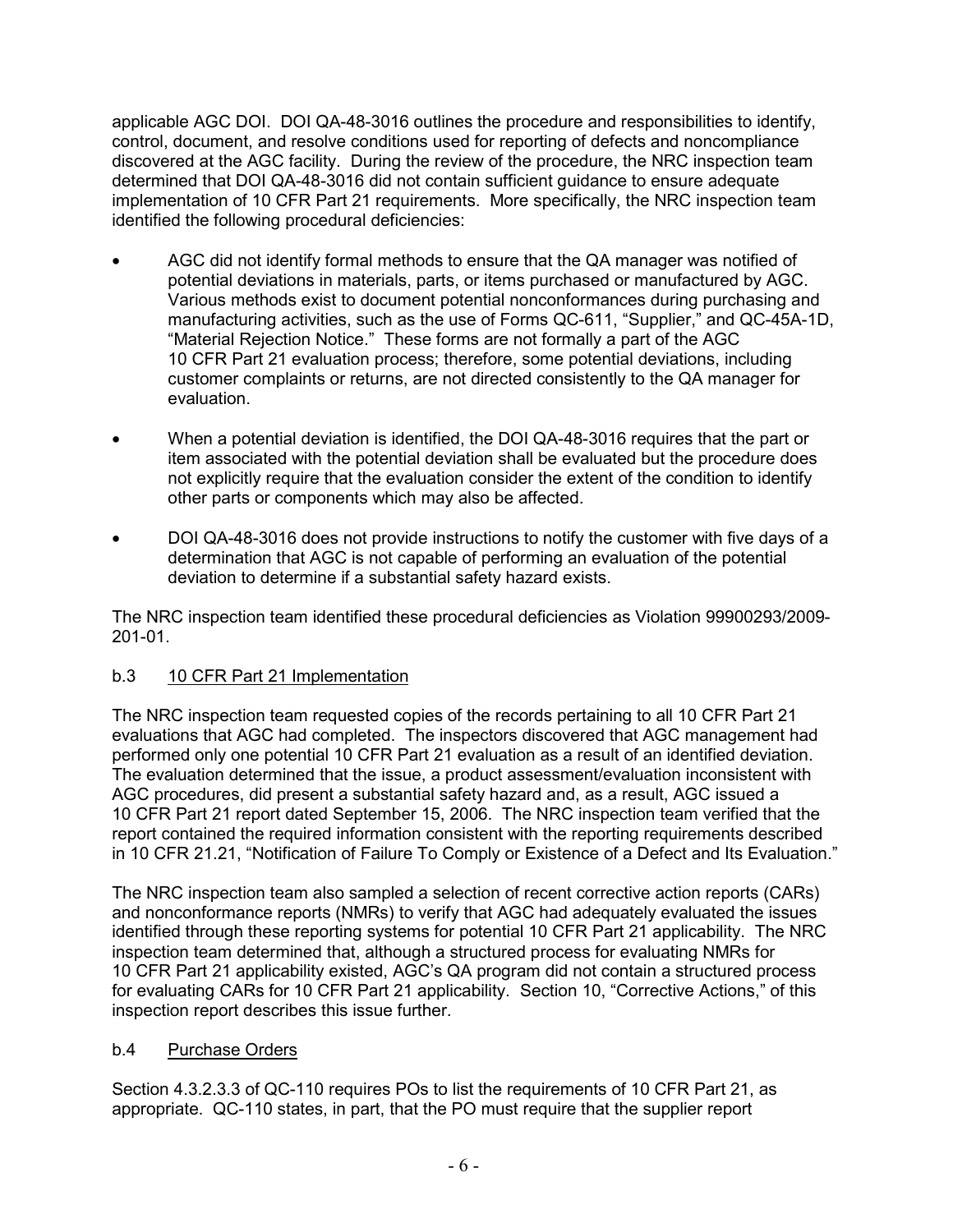nonconformances which deviate from PO requirements to the AGC QA staff for disposition. In addition, the PO must impose the provisions of 10 CFR Part 21 on the suppliers of source material, items, or services, as applicable. AGC imposes the requirements of 10 CFR Part 21 on its qualified suppliers who have programs meeting the requirements of Appendix B, "Quality Assurance Criteria for Nuclear Power Plants and Fuel Reprocessing Plants," to 10 CFR Part 50, "Domestic Licensing of Process and Utilization Facilities," by incorporating supplier quality requirements into all POs for nuclear safety-related materials, items, and services. The AGC procurement process requires that any item which deviates from PO requirements be reported to AGC in writing on Deviation Report Form QC-611 for disposition before shipment.

The NRC inspection team reviewed a sample of AGC POs and verified that AGC had implemented its 10 CFR Part 21 program in a manner consistent with the requirements described in 10 CFR 21.31, "Procurement Documents," for basic components. The NRC inspection team reviewed the follow POs:

- A02652: Stainless Foundry—Bonnet Casting PV Code III Nuclear
- A03582: Draco Spring—Spring Class I
- A03334: Energy Steel & Supply Co.—2.5" Double-Ended Stud
- A03583: Suhm Coil Spring Works—Spring Section III Nuclear
- A04083: Stainless Foundry—Bonnet Casting PV Code III Nuclear

On the basis of this review, the NRC inspection team verified that, as appropriate, AGC specifies within their purchase orders when the provisions of 10 CFR Part 21 apply. The NRC inspection team identified no findings of any significance.

### c. Conclusions

The NRC inspection team concluded that, with the exception of the violation identified in the Notice of Violation 99900293/2009-201-01, the AGC staff was effectively implementing a program for reporting defects and nonconformances consistent with the regulatory requirements of 10 CFR Part 21.

- 2. Training
- a. Inspection Scope

The NRC inspection team reviewed AGC policies and procedures to verify that AGC was implementing training activities in a manner consistent with regulatory requirements and industry standards.

Section 0.1, "Introduction," of QC-110 documents AGC's commitments under Appendix B to 10 CFR Part 50 and American National Standards Institute/American Society of Mechanical Engineers (ANSI/ASME) N45.2-1977, "Quality Assurance Program Requirements for Nuclear Facilities." Section 2.3.6, "Training," of Section II, "Quality Assurance Program," of QC-110 documents the basic procedural guidelines for AGC's training program, including training requirements for inspection and test personnel. Section 2.4.1, "Inspection Personnel," of QC-110, states that "inspection personnel for visual, dimensional, witnessing of test (assembly inspections) shall be qualified and certified by the Quality Assurance Manager in accordance with the Training Program TP-5900 (Qualification and Certification Program for Inspection Personnel)." In addition, Section 2.4.2, "Test Personnel," of QC-110 states that "testing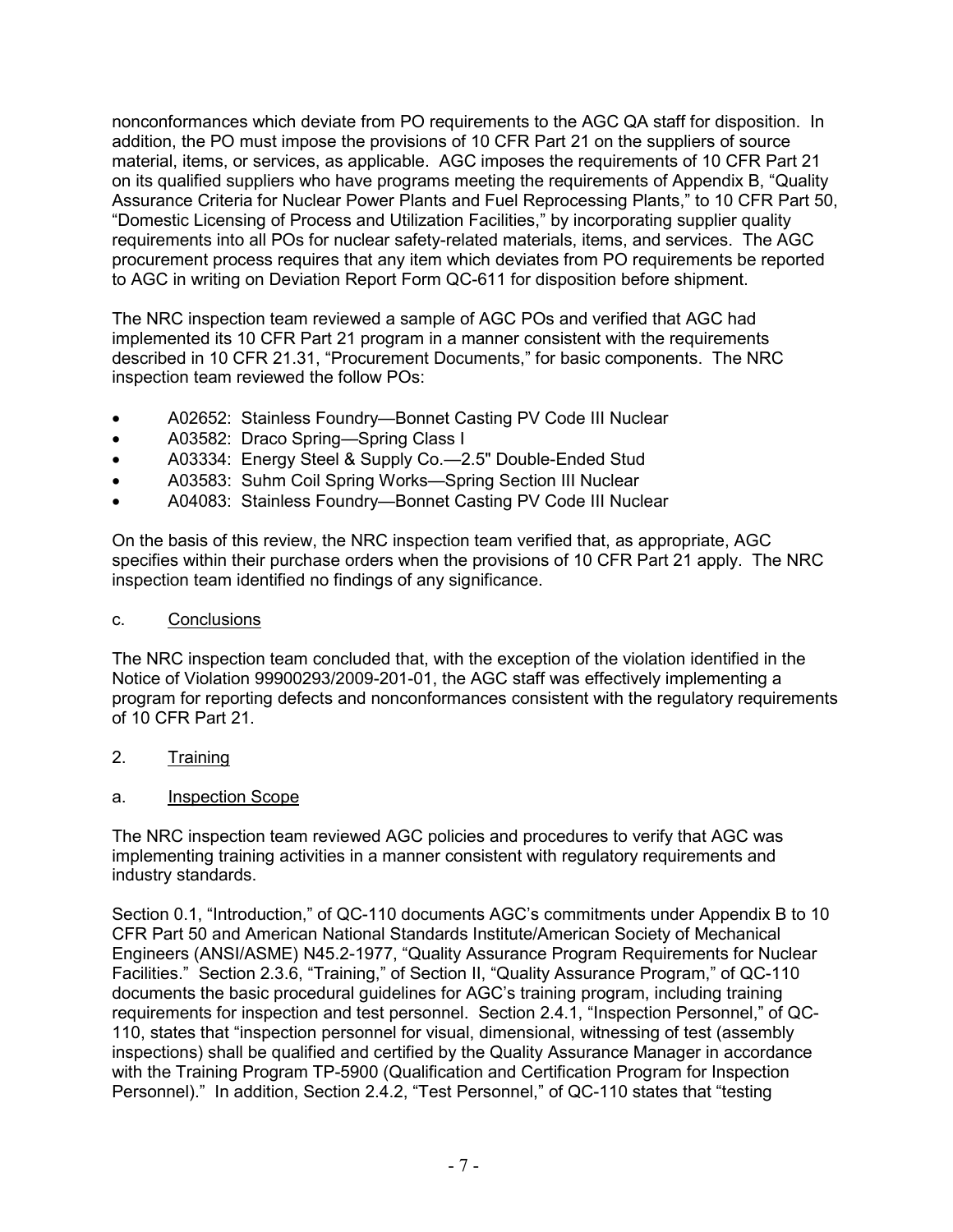personnel for valve assembly and valve testing shall be qualified and certified by the Quality Assurance Manager in accordance with the Training Program TP-5901 (Training, Qualification and Certification Program for Nuclear Test Personnel)."

Sections 2.4.1.2 and 2.4.2.2, both entitled, "Maintenance of Certification," of QC-110 requires the QA manager to confirm that each AGC qualified inspector and tester has worked in each qualified area at least annually. Sections 2.4.1.3 and 2.4.2.3, both entitled, "Recertification," of QC-110 require the QA manager to recertify each inspector and tester at least every 3 years by a redetermination of each inspector's initial capability or by evidence of continued satisfactory performance.

The NRC inspection team reviewed the following AGC lower tier training procedures for conformance to the training requirements in QC-110:

● Training Program TP-5900, Revision 4, "Qualification and Certification Program for Inspection Personnel," dated February 8, 1994

● Training Program TP-5901, Revision 4, "Qualification and Certification Program for Nuclear Test Personnel," dated October 6, 1998

#### b. Observations and Findings

The NRC inspection team reviewed the requirements for the training of inspection and test personnel documented in Section II of QC-110 and verified that the AGC training requirements comply with the regulatory requirements of Criterion II of Appendix B to 10 CFR Part 50 and ANSI/ASME N45.2-1977. The NRC inspection team also confirmed that TP-5900 and TP-5901 conform to the training requirements documented in QC-110.

The NRC inspection team reviewed a sample of training records for conformance to the training requirements documented in TP-5900 and TP-5901. The training records for the following AGC inspection and test personnel were reviewed:

- AGC Valve Stamp No. 14
- AGC Valve Stamp No. 12
- AGC Valve Stamp No. 99
- AGC Valve Stamp No. 58

Each of these AGC staff members performed the inspection and test activities documented on the component route sheets for Quality Assurance Instructions (QAIs) 3254 and 32486. QAI 3254 provides for inspection and test of a safety relief valve (SRV) to ensure conformance to ASME Code, Section III, Class 3, requirements. QAI 32486 provides for the inspection and test of an SRV to ensure conformance to ASME Code, Section III, Class 2, requirements. The inspection and test activities documented on the component route sheets include dimensional inspection, hydrostatic testing, and functional testing of the SRVs.

The training records for the above inspection and test personnel document that each individual has been qualified to the requirements of TP-5900 or TP-5901. Each training record documents an annual review of each individual's qualifications for the next 12 months or until the 3-year recertification is required, if the recertification date is within the next 12 months.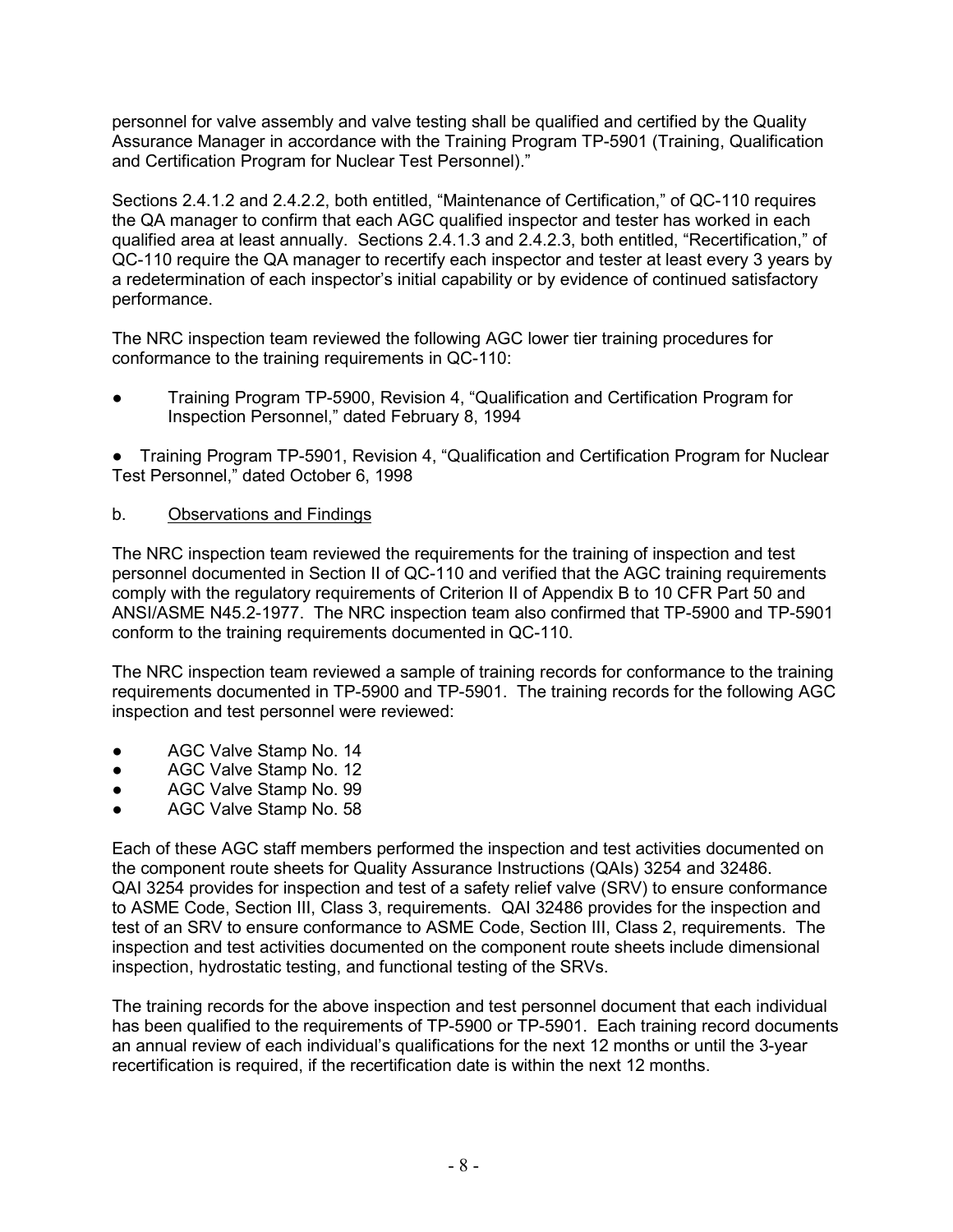AGC maintains personnel training records in a controlled database entitled, "Personnel Qualifications/Certifications." The database documents, in part, the certification dates, the recertification dates, and the annual evaluation dates for personnel qualified to TP-5900 or TP-5901.

### c. Conclusions

The NRC inspection team concluded that the AGC training program for inspection and test personnel is consistent with the regulatory requirements of Criterion II of Appendix B to 10 CFR Part 50 and the guidance in ANSI/ASME N45.2-1977. The NRC inspection team also concluded that the training records reviewed as part of this inspection conform to the requirements of QC-110 and applicable training procedures. The NRC inspection team identified no significant findings.

### 3. Design Control

### a. Inspection Scope

The NRC inspection team reviewed AGC policies and implementing procedures that govern the design control activities to verify compliance with the requirements of Criterion III, "Design Control," of Appendix B to 10 CFR Part 50. More specifically, the NRC inspection team reviewed the following policies and procedures established by AGC:

- QC-110, Section 3, "Design Control," Revision 37, dated December 8, 2008
- DOI 44-3001, Revision 13, "Revision of Drawings—Section III," dated March 21, 2008
- DOI 44-3003, Revision 4, "Drawing Checking and Approval," dated June 29, 2004
- DOI 44-3004, Revision 13, "Engineering Document Control," dated March 18, 2008
- DOI 40-3006, Revision 8, "Design Control Procedure," dated June 29, 2004

The NRC inspection team also reviewed the following PO documents for recent manufactured relief valve packages to verify effective implementation of AGC design control requirements:

- PO 45606428—Surry Power Station
- PO 1023530—Indian Point Nuclear Generating Unit
- PO QP081141—Joseph M. Farley Nuclear Plant

## b. Observations and Findings

Section 3 of QC-110 describes the requirements for order acceptance, verification, and control of design activities and documentation used for AGC's relief valve products. The design process includes activities to translate design inputs into design documents that are then used to manufacture the item consistent with applicable procedures.

As detailed below, the NRC inspection team reviewed the following design documentation packages to verify that AGC is implementing its design control process in a manner consistent with regulatory requirements its policies and procedures.

## PO 45606428—Surry Power Station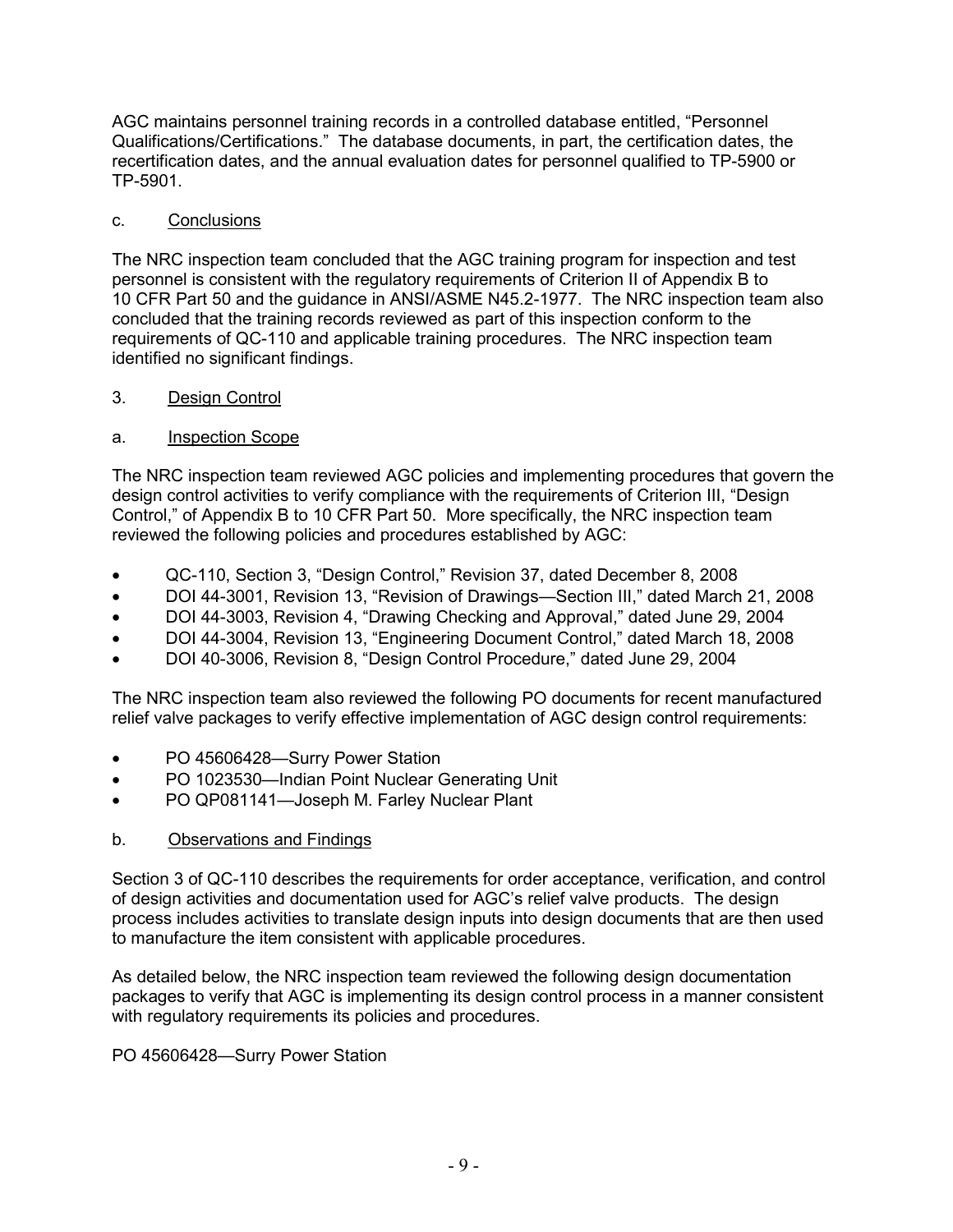Design Specification No. Sup-0062, Revision 2, dated November 3, 1993, through Addendum 3, dated May 2, 2006, submitted by an AGC customer, provided the design specifications for the safety valves delivered in 2009. AGC QAI 32382, Revision 5, dated May 4, 1993, specified the AGC design and manufacturing documents associated with the subject safety valve design. For example, QAI 32382 listed the design drawings, assembly instructions, ASME Code requirements, welding requirements, QA requirements, material specifications, test requirements (hydrostatic, setpoint, and accumulation), design requirements, and capacity requirements.

Design Specification No. Sup-0062, Revision 2, stated that the safety relief valve design must meet the requirements of Section III, Division 1, of the ASME Boiler and Pressure Vessel Code (hereafter referred to as the ASME Code), 1977 Edition with the Summer 1977 Addenda. Although Design Specification No. Sup-0062, Revision 2, did not authorize the use of any specific ASME Code cases, it did identify NRC Regulatory Guide (RG) 1.84, "Design, Fabrication, and Materials Code Case Acceptability, ASME Section III," as a document that applies to the appropriate safety relief valve design. In addition, 10 CFR 50.55a(b)(4) allows the use of an ASME Code case listed in RG 1.84 as an alternative to the applicable ASME Code, Section III, requirement, provided that the conditions specified in RG 1.84 are applied. Section 5, "Applicable Code Cases," of QAI 32382 listed ASME Code Case N-100, "Pressure Relief Valve Design Rules, Section III, Division 1, Class 2 and 3," as one of the ASME Code cases used in the design of the subject safety relief valve design. RG 1.84 approved the use of ASME Code Case N-100 on the condition that it can be demonstrated how the pressure relief function is ensured when stress limits are used that are in excess of those specified for the upset operation condition. Section 3.3.2.2 of QC-110 requires that the design analysis documentation define the design inputs and their sources, provide the results of literature searches or other applicable background data, and identify assumptions and indicate those that must be verified as the design proceeds. The NRC inspection team discussed the use of ASME Code Case N-100 in this application with AGC personnel and concluded that AGC did not document the applicable RG 1.84 conditions for ASME Code Case N-100 in a design analysis as required by 10 CFR Part 50.55a (b)(4). AGC's failure to document the application of the ASME Code Case N-100 conditions in the design analysis for the safety relief valve design is identified as Nonconformance 99900293/2009-201-02.

PO 1023530—Indian Point Nuclear Generating Unit

Westinghouse Electric Corporation Design Specification 67657, Revision 4, dated February 2, 1970, submitted by an AGC customer, provided the design specifications for the safety relief valves delivered in 2009. AGC QAI 32280, Revision 58, dated July 22, 1996, specified all AGC design and manufacturing documents associated with the subject relief valve design. Design Specification 67657, Revision 4, stated that the relief valve design must meet the requirements of the 1965 edition of Section VIII, Division 1, "Pressure Vessels," of the ASME Code.

Section 3.3.1.2 of QC-110 requires that an applications engineer prepare a design checklist which defines the design requirements of the ASME Code, design specification, and customer order. The design checklist must document the review of the applicable design inputs, such as design specifications, performance requirements, and codes and standards. For example, items included on the design checklist include testing considerations, environmental conditions, design requirements, QA requirements, ASME Code conformance, material compatibility, stress analysis, independent review, prototype performance, and qualification testing. The applications engineer signs off on the design checklist during design reviews for each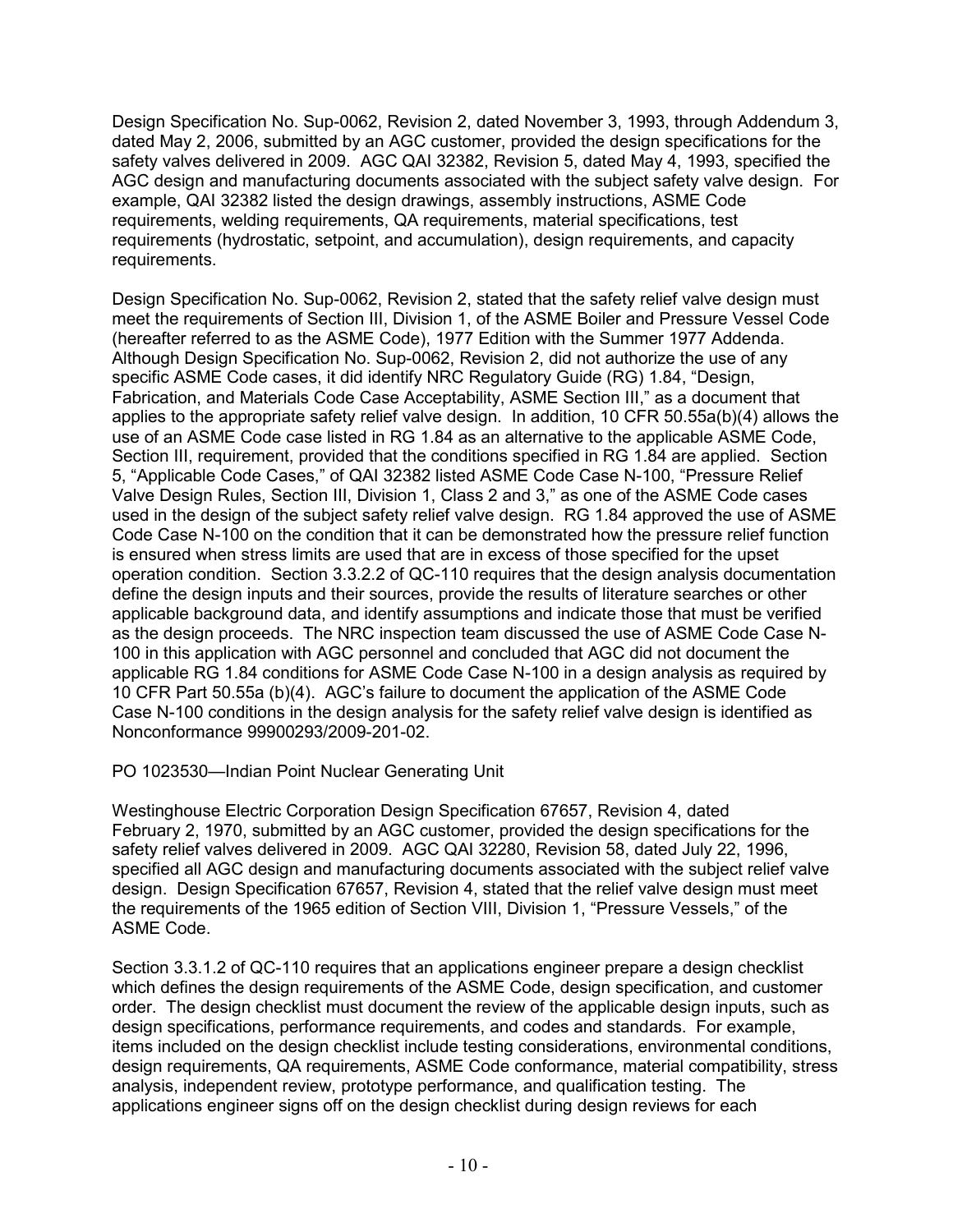requirement on the checklist. When all actions have been completed, the nuclear applications engineering manager approves the design checklist. AGC staff could not locate the design checklist for PO 1023530 during the NRC inspection. The NRC inspection team identified that AGC'S failure to provide documented evidence that the design checklist for this safety relief valve design was completed as required by QC-110 as another example of Nonconformance 99900293/2009-201-02.

### PO QP081141—Joseph M. Farley Nuclear Plant

Specification No. SS-1102-56, Version 5.0, "Specification for Safety and Relief Valves for ASME Section III for Joseph M. Farley Nuclear Plant, Units 1 and 2," dated August 25, 2005, submitted by an AGC customer, provided the design specifications for the relief valve design delivered in 2009. QAI 81P-83, Revision 17, dated January 14, 2000, specified all AGC design and manufacturing documents associated with the subject relief valve design. Specification No. SS-1102-56 stated that the subject relief valve design must meet the requirements of ASME Code, Section III, Division 1, 1974 Edition with the Summer 1975 Addenda.

The NRC inspection team requested a copy of the design checklist for this PO; however, the AGC staff could not locate the design checklist for PO QP081141 during the NRC inspection. The NRC inspection team identified AGC's failure to provide documented evidence that the design checklist for this relief valve design was completed as another example of Nonconformance 99900293/2009-201-02.

The NRC inspection team noted that the safety relief valve capacity specified in QAI 81P-83 was consistent with the capacity identified in Specification No. SS-1102-56. However, AGC did not document the calculation for determining the relieving capacity of the safety relief valves in a design analysis, and the calculation was not approved or reviewed in accordance with Section 3.3.2.2 of QC-110. NC-7615, "Stamped Relieving Capacity," of ASME Code, Section III, Division 1, 1974 Edition with the Summer 1975 Addenda, states that the stamped relieving capacity of valves must be determined by the rules in NC-7800. NC-7811(a), "Responsibility for Certification," states that the manufacturer of pressure relief valves shall be responsible for having the relief capacity of its valves certified as required in the subarticle. NC-7825.3, "Calculation of Official Relieving Capacity," states that the official relieving capacity must be calculated by the appropriate formula in NC-7825.2. AGC's failure to provide documented evidence that the relieving capacity had been calculated and obtain the required design review of the safety relief valve capacity calculation, in accordance with 10 CFR Part 50.55a (b)(4), is another example of Nonconformance 99900293/2009-201-02.

#### c. Conclusions

The NRC inspection team concluded that, with the exception of the items identified in Nonconformance No. 99900293/2009-201-02, the AGC staff was effectively implementing the AGC design control process consistent with the regulatory requirements of Criterion III of Appendix B to 10 CFR Part 50 and the provisions of QC-110 and applicable implementing procedures. The NRC inspection team identified no significant findings.

#### 4. Procurement Document Control

a. Inspection Scope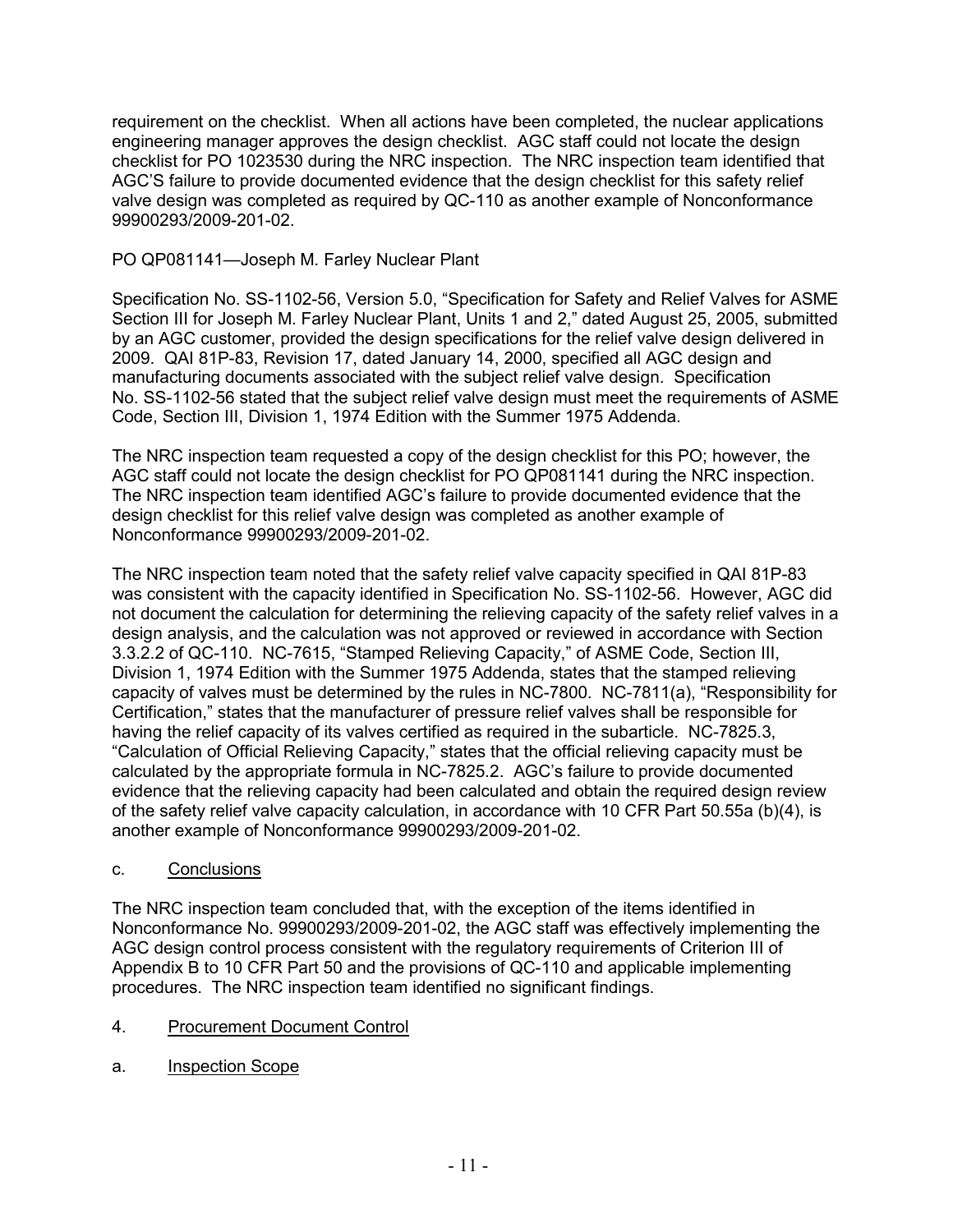The NRC inspection team reviewed AGC policies and procedures for procurement of materials, equipment, and services to verify compliance with Criterion IV, "Procurement Document Control," of Appendix B to 10 CFR Part 50. More specifically, the NRC inspection team reviewed Section IV, "Procurement Document Control," of QC-110 that documents the policies for procurement document controls, as well as the procedures listed below that govern the implementation of the applicable regulatory requirements and contractual technical and quality requirements.

In addition, the NRC inspection team inspected the receiving, shipping, handling, and storage processes and activities as they relate to the material control policies, procedures, and activities to ensure the quality of materials and components purchased for use in the manufacturing process.

Within the scope of this inspection activity, the NRC inspection team reviewed the following AGC policies, procedures, and contract documentation:

- QC-110, Revision 37, dated December 8, 2008
- Design Specification for Pressurizer Safety Valve for SHIN-Wolsong Nuclear Power Plant, Units 1 and 2, 1Q129-FS-DS701
- Closed Purchase Order Package for Doosan Heavy Industries America AP1000 Pressurizer Safety (Relief) Valve, Sales Order Number U847550000, U847560000, QAI 32671, Purchase Order 110091648/110091650
- Completed AP1000 Pressurizer Safety (Relief) Valve Package for Doosan Heavy Industries America QAI
- Completed Quality Assurance Package for Doosan Heavy Industries America AP1000 Pressurizer Safety (Relief) Valve, Package Number KHNP DOC# 1-810-Z-49-001, QAI 32671, Purchase Order 110091650/N182-04JX
- Open Purchase Order Package for Westinghouse China Nuclear Island AP1000 Pressurizer Safety (Relief) Valve, Sales Order Number G221160000, Purchase Order 4500261837, QAI 32784
- DOI ME-20-3001, Revision 3, "Controlling Part Routing, Manufacturing Methods," a manufacturing engineering operating procedure used for generating part routing and manufacturing methods for the manufacturing route sheet (MRS)
- DOI RSS-33-3001, Revision 9, "Receiving, Shipping, Handling and Storage," a receiving, shipping, and storage procedure which establishes controls for receiving, storing, and shipping of materials
- DOI IE-21-3001, Revision 10, "Manufacturing Route Sheets for Section III Parts," an industrial engineering instruction used to clarify the MRS documentation for parts produced in accordance with ASME Code, Section III, and QC-110 requirements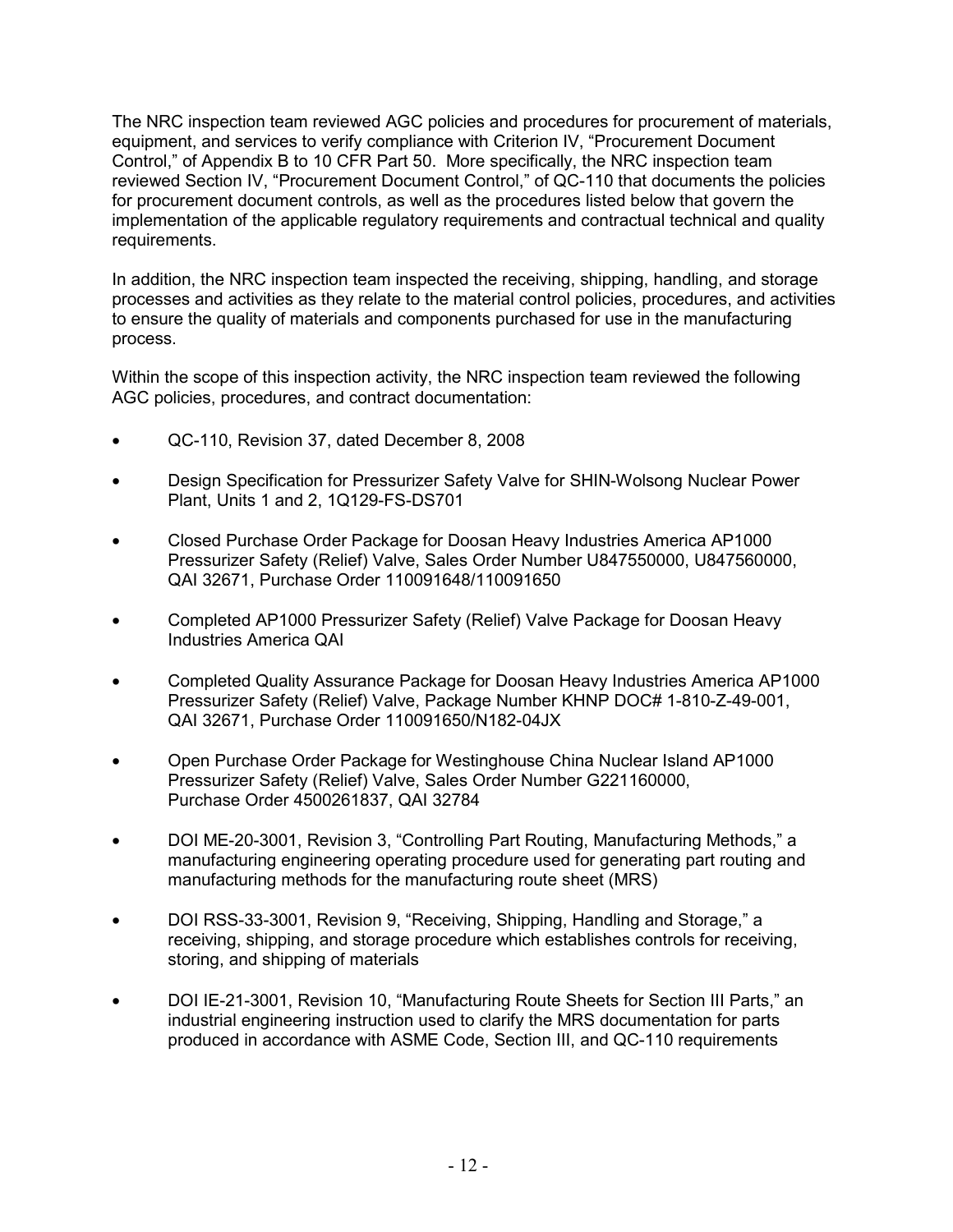- DOI PUR-30-3003, Revision 7, "Procurement of Production Material and Services," a procurement instruction used to control the procurement of materials and services for production
- DOI QA-48-3023, Revision 6, "Upgrading of Stock Material to Meet ASME, Section III Requirements, a QAI used to control the upgrading (dedication) of stock materials to comply with ASME Code, Section III, requirements
- DOI PC-31-3006, Revision 9, "Material Substitution," a production control instruction used to ensure that substitution of materials required by the engineering group on the bill of materials, as specified on shop orders or MRSs, is properly approved, reviewed, and implemented
- DOI PC-31-3009, Revision 2, "Material Movement through Manufacturing," a production control instruction used to establish the control of the material movement of components through the manufacturing process
- DOI GE-40-3010, Revision 4, "Control of Purchased Design Analysis Computer Programs," a general engineer instruction used to establish the responsibilities and controls for computer programs purchased for analysis of components built to ASME Code, Section III, and QC-110 requirements
- DOI QA-48-3022, Revision 5, "Review of Supplier Documentation," a QAI used to control and review supplier documentation in accordance with ASME Code, Section III, and QC-110 requirements
- DOI QA-48-3036, Revision 6, "Quality Records Control," a QAI used to control and disposition quality-related records
- DOI QA-48-3029, Revision 2, "Quality Records Documents and Records Policy," a QAI used to control additions, changes, and corrections to QAP documentation

#### b. Observations and Findings

The NRC inspection team reviewed a completed package for Doosan Heavy Industries America Korean Gen 2 design pressurizer safety (relief) valves and a PO package for the Westinghouse China nuclear island AP1000 pressurizer safety (relief) valve.

The NRC inspection team reviewed customers' design specifications and POs as they related to material and component requirements. The NRC inspection team reviewed AGC-generated drawings, bill of materials, and POs, as well as the QA and QC activities for materials and components receiving and controls. The NRC inspection team verified that the AGC staff was implementing QC-110 and applicable implementing procedures as documented. The NRC inspection team also confirmed that adequate measures were in place and being implemented to ensure that applicable regulatory requirements, design bases, and other requirements necessary to ensure adequate quality are suitably included or referenced in the documents pertaining to the procurement of material, equipment, and services, whether purchased by the applicant or by its contractors or subcontractors.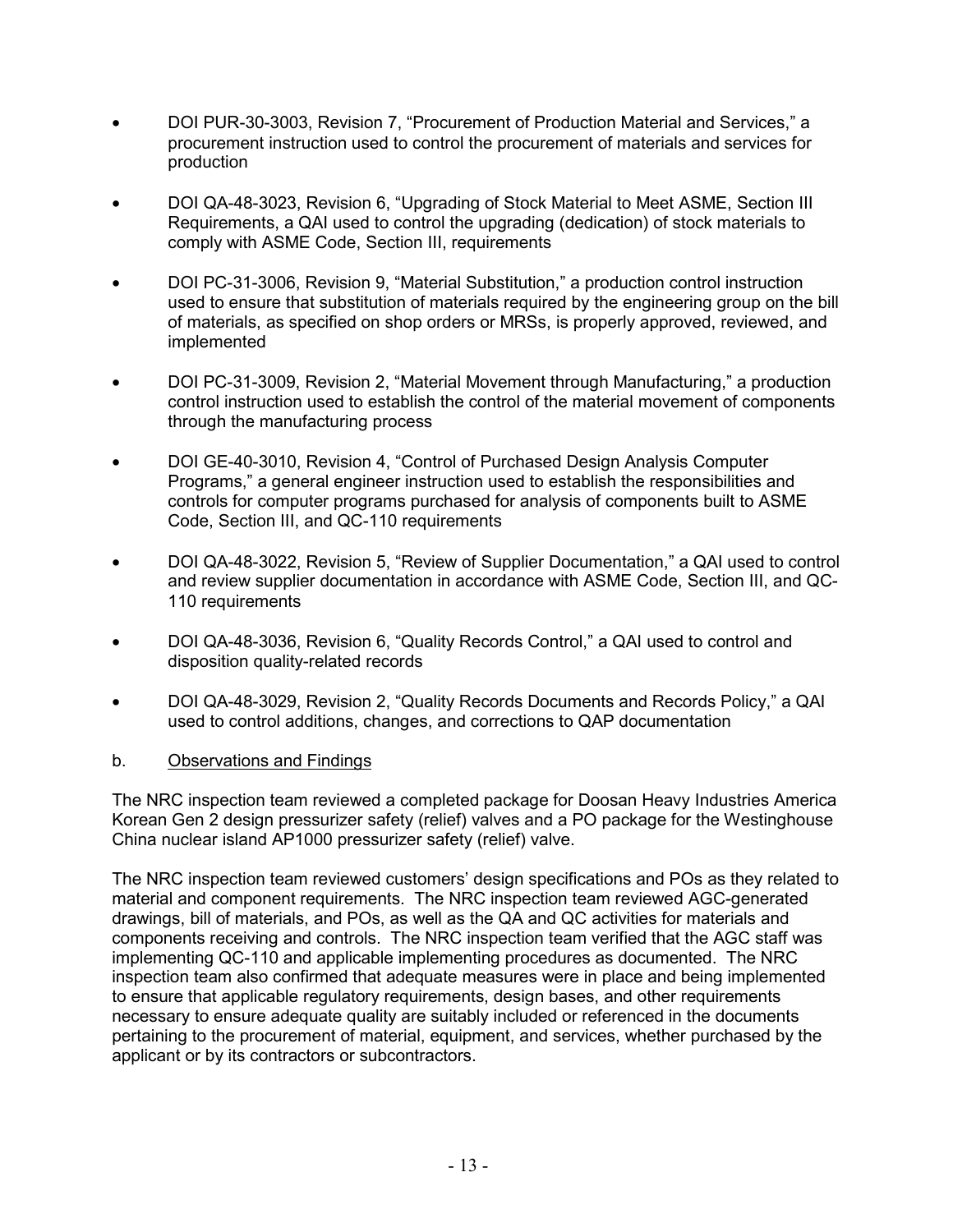### c. Conclusions

The NRC inspection team concluded that the requirements of the AGC procurement document control process conform to the regulatory requirements of Criterion IV of Appendix B to 10 CFR Part 50, and that the AGC staff was implementing this process in accordance with QC-110 and applicable implementation procedures in support of procurement document control requirements. The NRC inspection team identified no significant findings.

### 5. Document Control

### a. Inspection Scope

The NRC inspection team reviewed AGC policies and procedures for document control to verify compliance with Criterion VI, "Document Control," of Appendix B to 10 CFR Part 50. More specifically, the NRC inspection team reviewed QC-110 and the applicable implementing procedures listed below that govern the review, approval, revision, and withdrawal of documents, such as instructions, procedures, and drawings that affect quality-related activities. The NRC inspection team reviewed quality-related documents and applicable changes to assess the existing document control process and to verify that authorized personnel perform approval and release activities.

Within the scope of this inspection activity, the NRC inspection team reviewed the following AGC policies, procedures, and related documentation:

- QC-110, Revision 37, dated December 8, 2008
- DOI QA-48-3036, Revision 6, "Quality Records Control," a QAI used to control and disposition quality-related records
- DOI QA-48-3029, Revision 2, "Quality Records Documents and Records Policy," a QAI used to control additions, changes, and corrections to QAP documentation
- DOI QA-48-3022, Revision 5, "Reviewer of Supplier Documentation," a QAI used to control and review supplier documentation in accordance with ASME Code, Section III, and QC-110 requirements
- DOI GE-40-3002, Revision 18, "Document Status Record," a general engineer instruction which establishes the responsibilities and procedures used in preparing, revising, distributing, and implementing document status records for specific customer orders, as implemented by QAIs and QAPs
- DOI GE-40-3003, Revision 10, "Computer Programs Verification," a general engineer instruction used to establish a standard procedure to document, verify, and retain computer programs purchased for stress analyses and set pressure determination in accordance with the requirements of ASME Code, Section III, and QC-110 requirements
- DOI GE-40-3010, Revision 4, "Control of Purchased Design Analysis Computer Programs," a general engineer instruction used to establish the responsibilities and controls for computer programs purchased for analysis of components built to ASME Code, Section III, and QC-110 requirements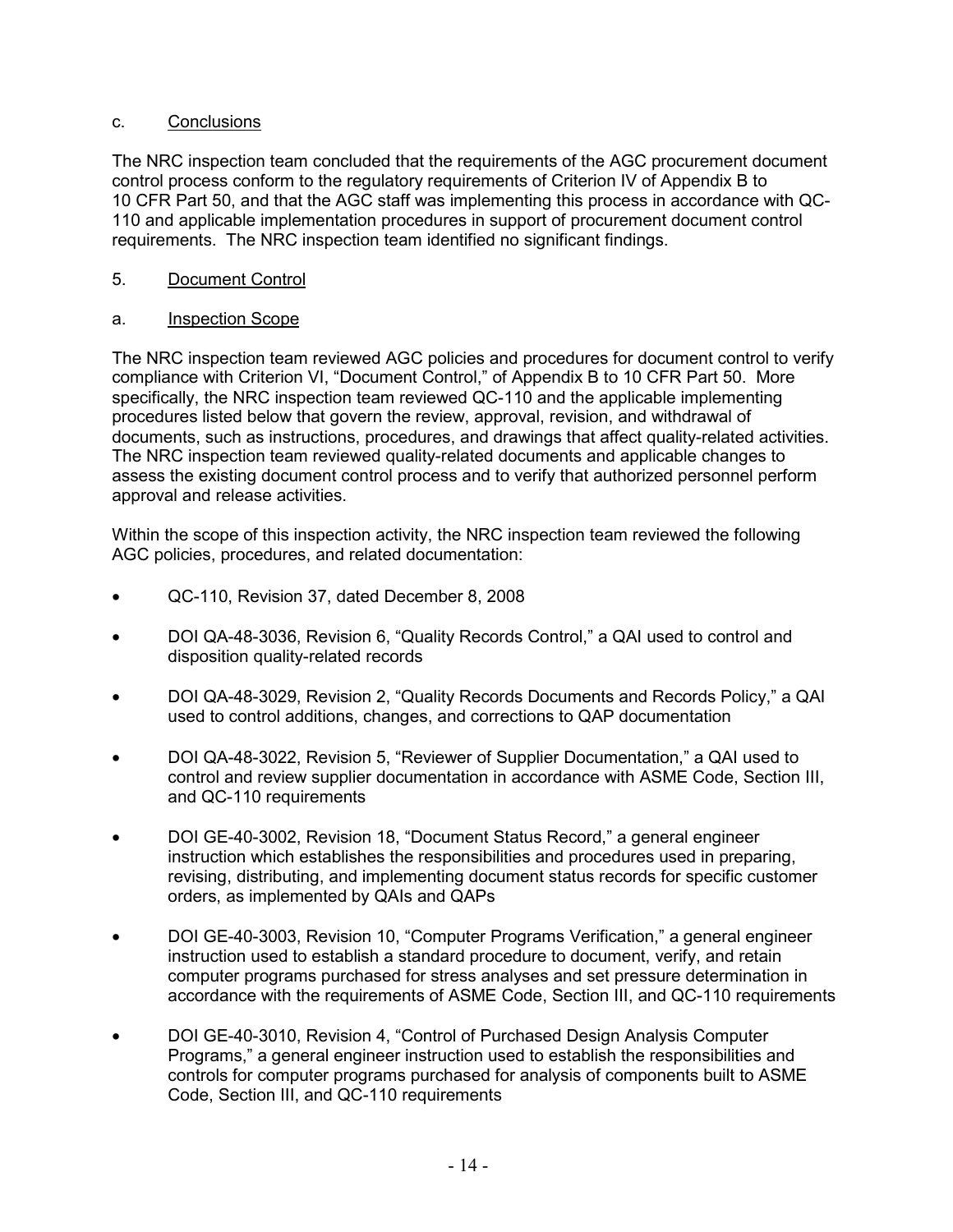- DOI DD-44-3004, Revision 13, "Engineering Document Control," a drafting instruction used to establish the responsibilities and control additions, changes, and corrections to QAP documentation
- DOI GE-44-3005, Revision 12, "Engineering Document Revision," a drafting instruction used to describe the system for revising engineering documents
- DOI GE-44-3001, Revision 13, "Revision of Drawings," a drafting instruction used to establish the responsibilities and procedures for the revision of drawings in accordance with ASME Code, Section III, and QC-110 requirements
- DOI PC-31-3008, Revision 3, "Changes to Active Factory Orders," a production control procedure to properly review and process changes to an existing scheduled, but unshipped, customer order
- DOI IE-21-3001, Revision 10, "Manufacturing Route Sheet for Section III Parts," an industrial engineering instruction used to clarify the MRS documentation procedure for parts produced in accordance with ASME Code, Section III, and QC-110 requirements

#### b. Observations and Findings

The NRC inspection team witnessed procurement and receiving activities and observed activities relating to the ordering of materials, parts, and components consistent with data sheet drawings and QAIs. The NRC inspection team witnessed the receiving of materials and parts, QA reviews of PO and supplier documentation, and quality control verification of material traceability and dimensional checks. No manufacturing or assembling activities took place during the NRC inspection; therefore, the NRC inspection team was unable to review related documentation.

The NRC inspection team interviewed engineering, QA, quality control, procurement, and receiving AGC staff members to discuss document control relating to design, purchasing, receiving, and documentation activities. Through these inspection activities, the NRC inspection team verified that AGC has measures in place that are being implemented to ensure that manufacturing documents, including changes and revisions to this documentation, are reviewed for adequacy, approved for release by authorized personnel, and distributed to and used at the location where the prescribed activities are performed.

#### c. Conclusions

The NRC inspection team concluded that the AGC process used for document control is being effectively implemented consistent with the regulatory requirements of Criterion VI of Appendix B to 10 CFR Part 50. The NRC inspection team identified no significant findings.

- 6. Inspection
- a. Inspection Scope

The NRC inspection team reviewed AGC policies and procedures governing inspection activities to ensure compliance with Criterion X, "Inspection," of Appendix B to 10 CFR Part 50.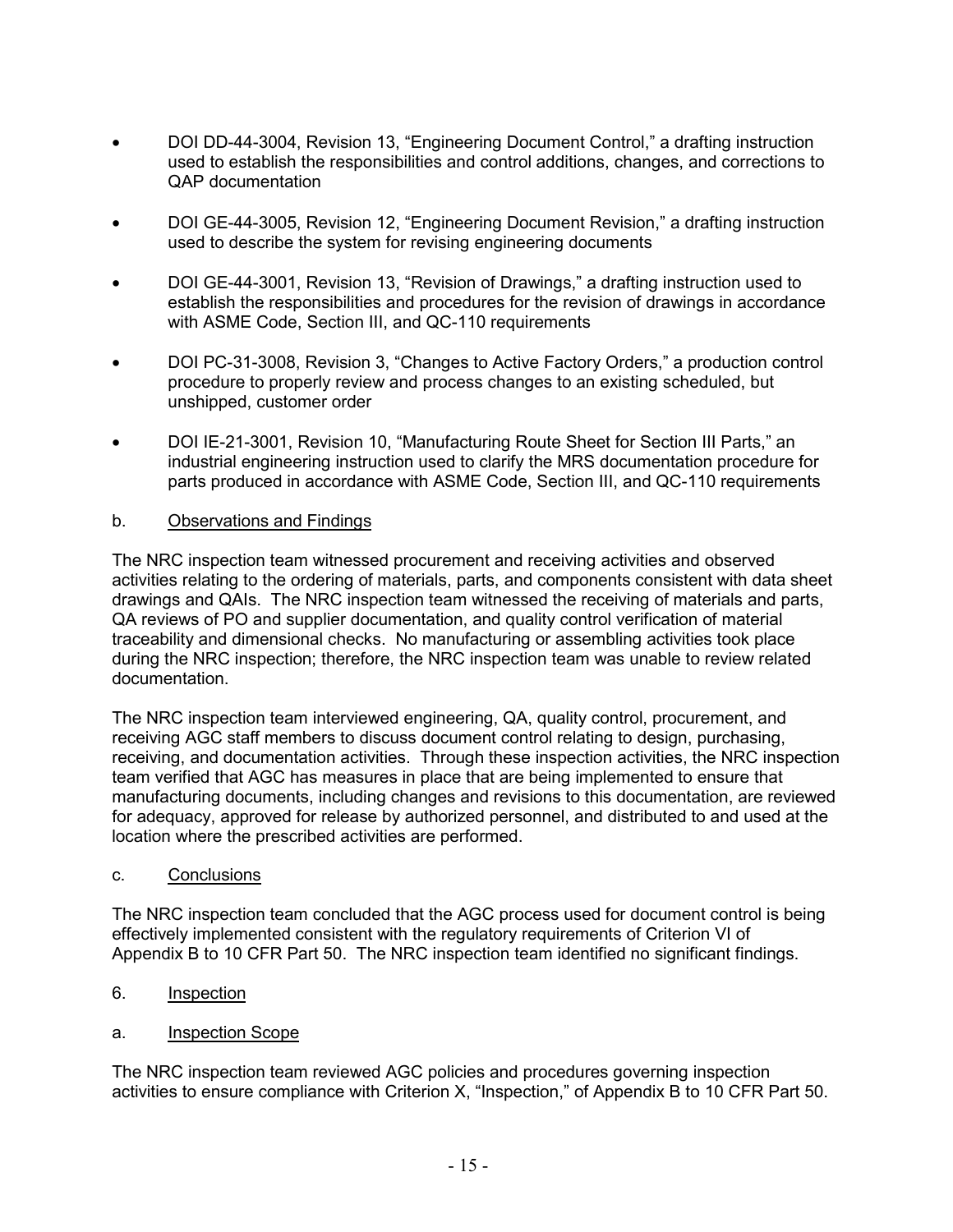More specifically, the NRC inspection team reviewed QC-110 and the applicable implementing procedure that governs inspections of activities affecting quality. In addition, the NRC inspection team reviewed a representative sample of production orders and observed inspection activities performed at the AGC manufacturing facility to verify effective implementation of such requirements. The NRC inspection team evaluated the following AGC policies and procedures as part of this inspection effort:

- QC-110, Section 10, "Inspection," Revision 37, dated March 30, 2009
- RS-33-3301 "Receiving Shipping Handling and Stores," Revision 9, dated January 9, 2004

The NRC inspection team also observed and reviewed receipt inspections for several items, including bar stock, springs, valve castings, and valve parts procured by AGC. The NRC inspection team reviewed the specific receiving inspection checklists (QC-58) for the following parts:

- A00617—Part #929045000 5" Bar ASME SA105
- A02291—Part #911011750 1.75" ASME SA479
- A01287—Part #929046000 6" Bar ASME SA105
- A02202—Part #946043500 3.5" Bar ASME SA193 GR B6
- 299826—Part #504ss4295 Bonnet ASME SA351 GR CF8M

### b. Observations and Findings

The NRC inspection team reviewed sections of QC-110 and the associated implementing procedures to verify that AGC maintains a program that effectively controls inspections used to verify whether an item or activity conformed to specified requirements. QC-110 establishes controls to ensure that activities affecting quality conform to documented instructions, procedures, and drawings. AGC quality control inspectors (QCIs) perform inspections in accordance with prescribed procedures for receiving, in-process, and final inspections.

#### b.1. Receiving Inspection

QC-110, Section 8.3.2, "Receiving Inspection," and RSS-33-3301 describe the process for performing receiving inspections. QC-110 establishes responsibilities and standard direction for inspecting materials, items and services, and consumables for use in AGC manufacturing operations. QC-110 also describes the process for identifying source material and those items with shelf lives or cure dates to ensure that this material is controlled properly and identified with shelf-life or cure-date information. RSS-33-3301 requires receipt inspections of all incoming material to ensure that all PO requirements have been met. Initial receipt inspections are used to confirm that (1) the material delivered is consistent with the supplier's documentation, (2) all required paperwork (such as material data sheets and certificates of conformance) have been provided, and (3) the shipment is free of any signs of shipping damage that may affect the quality of the components being received. Other characteristics which need to be verified include, but are not limited to, configuration, identification, dimensional, physical characteristics, and cleanliness. AGC staff members record additional information from these inspections, including item quantity, receiver number, lot number, and receipt date, as applicable, in the AGC receiving inspection log (an electronic database) and on an item's hold tag.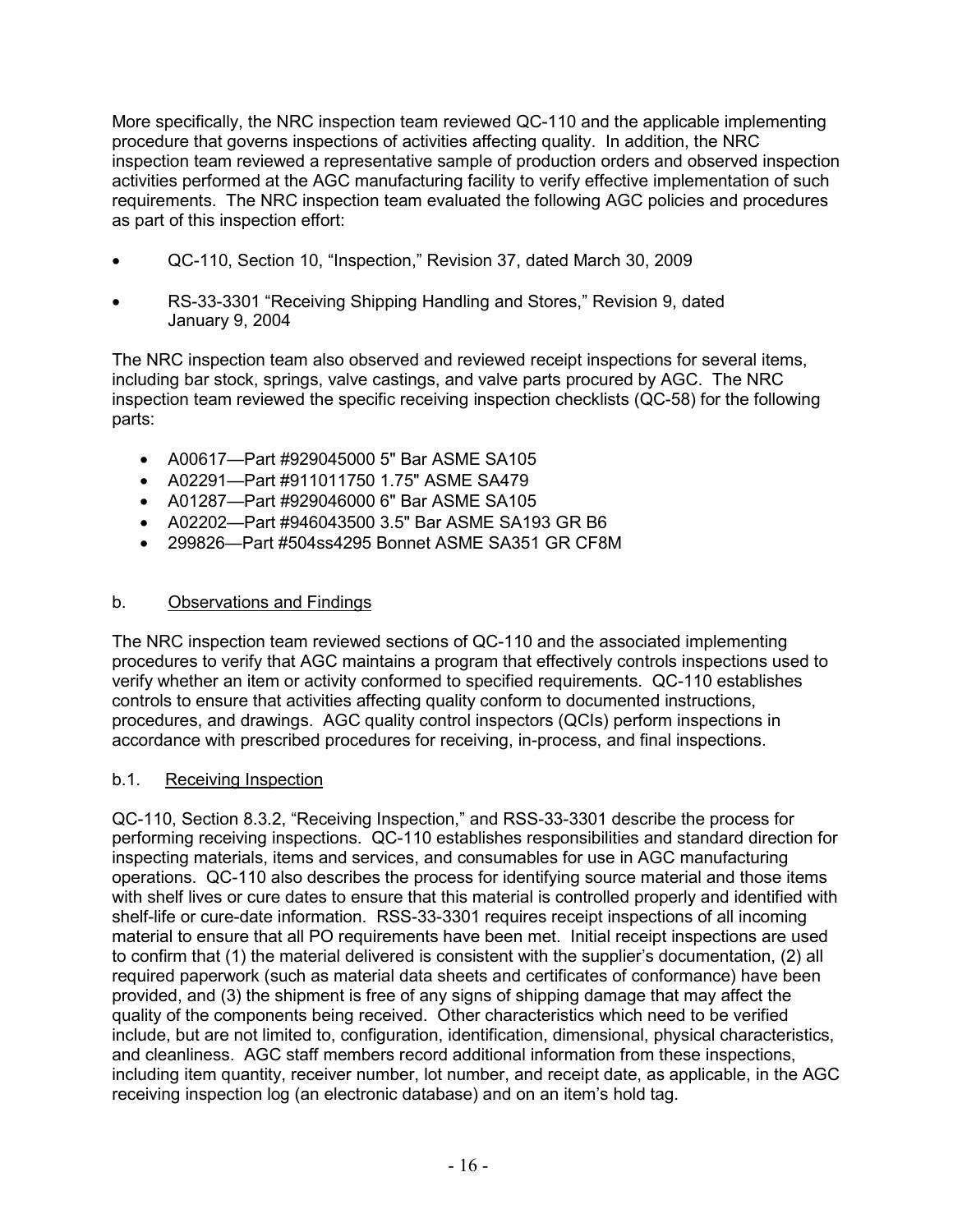The NRC inspection team observed that the AGC receiving inspector verified dimensional aspects of the item, noted the item's receiving condition, identified the item number and part number documentation on the PO and packing slip, and confirmed the existence of a certificate of conformance for each specimen, if included. The receiving inspector routed the purchase slip and accompanying technical documentation to the QA group for evaluation and created a hold tag for each incoming item.

## b.2. In-Process and Final Inspections

QC-110, Section 10, "Inspection," defines the general requirements for the performance of inprocess (e.g., assembly) and final inspections. It includes provisions to ensure that parts and material be inspected dimensionally and visually, in accordance with the MRS and the applicable drawing or PO requirement specifications, and documented appropriately. QC-110 also provides a set of forms the QCIs used to identify materials, parts, or items that do not properly conform to technical specification requirements.

The NRC inspection team reviewed a sample of completed inspection records and associated calibration inspection records (QC-107), defective stock forms (QC-221), and material rejection notices (QC-45A-1D) and observed a single in-process inspection performed by AGC QCIs. The NRC inspection team verified that AGC QCIs adequately identified the items being inspected, verified the items in accordance with required documentation, and performed and recorded all visual, dimensional, or other inspection information on the required inspection verification sheets. Additionally, the NRC inspection team verified that the QCIs identified and documented all measurement and test equipment (M&TE), verified equipment calibration status, and confirmed that all M&TE scale and precision were consistent with procedural requirements before use. The NRC inspection team identified no significant findings.

## c. Conclusions

The NRC inspection team concluded that the requirements for inspections affecting quality conform to the regulatory requirements of Criterion X of Appendix B to 10 CFR Part 50 that and AGC staff was effectively implementing these requirements in accordance with QC-110 and the applicable implementation procedures. The NRC inspection team identified no significant findings.

## 7. Test Control

## a. Inspection Scope

The NRC inspectors reviewed AGC's QA program commitments and controls for test programs designed to demonstrate that items will perform satisfactorily in service to assess compliance with the requirements of Criterion XI, "Test Control," of Appendix B to 10 CFR Part 50. Specifically, the NRC inspectors reviewed the following AGC policies and procedures:

- $OC-110$
- QAI-3254, Revision 69, dated August 26, 1993
- Document Status Record (DSR) No. 3254, Revision 2, dated May 13, 2009
- Valve Assembly and Test Instructions for Order No. G281260000
- Component Route Sheet for Component N56898-00-0109
- Test Procedure T-16070, Revision 38, dated November 4, 2003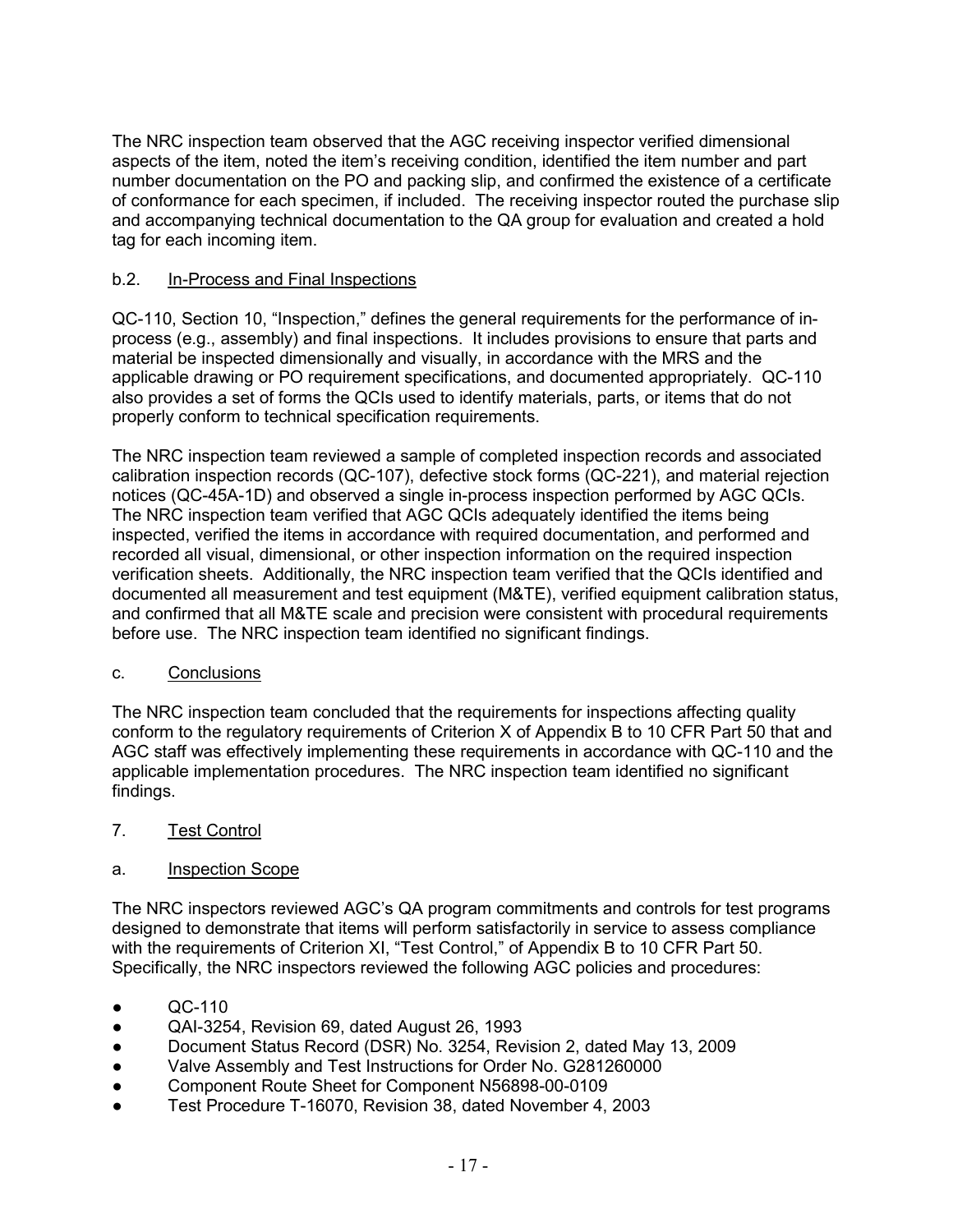- Valve Drawing DS-C-56898, Revision No. C
- Inspection Record QC-84 for Serial No. N56898-00-0109
- Valve Test Report for Serial No. N56898-00-0109, signed off July 9, 2009
- ASME Code Data Report for Serial No. N56898-00-0109
- QAI No. 32486, Revision 17, dated January 14, 2000
- DSR No. 32486, Revision 14, dated April 20, 2006
- Valve Assembly and Test Instructions for Order No. G279460000
- Component Route Sheet for Component N99930-00-0003
- Test Procedure T-16820, Revision 4, dated May 12, 2000
- Test Procedure VTS-43119, Revision 1, dated March 6, 2006
- Valve Drawing DS-C-99930, Revision A
- Inspection Record QC-84 for Serial No. N99930-00-0003
- Valve Test Report for Serial No. N99930-00-0003, signed off June 26, 2009
- ASME Code Data Report for Serial No. N99930-00-0003
- b. **Observations and Findings**
- b.1 Test Records

The NRC inspection team reviewed the inspection and test documents for SRVs N56898-00- 0109 and N99930-00-0003, listed above, for conformance with the inspection and test requirements of Section XI of QC-110. SRV N56898-00-0109 is designated as an ASME Code, Section III, Class 3 valve, and SRV N99930-00-0003 is designated as an ASME Code, Section III, Class 2 valve on their respective valve assembly and test instructions. The ASME Code designation for each valve requires, in part, that the ANI witness and sign off on the hydrostatic and functional tests performed for each valve and that an ASME Code data report be issued for each valve.

The NRC inspection team verified that each valve package conformed to AGC inspection and test requirements including:

- The route sheet for the dimensional inspection, hydrostatic test and functional test specified the correct procedures and revisions.
- The individual performing each inspection or test signed off on the route sheet.
- Hydrostatic and functional testing was performed in accordance with the test requirements documented on the valve assembly and test instructions.
- The ANI signed off on the hydrostatic and functional tests on the route sheets.
- Pre- and post-calibration was performed and documented for the pressure gages.
- The valve test report documented the results of the pressure tests, which were signed off by the engineering group.
- An ASME Code data report was issued for each valve.

The NRC inspectors concluded that the documents reviewed satisfactorily addressed the AGC inspection and test requirements. The NRC inspection team identified no findings in this area.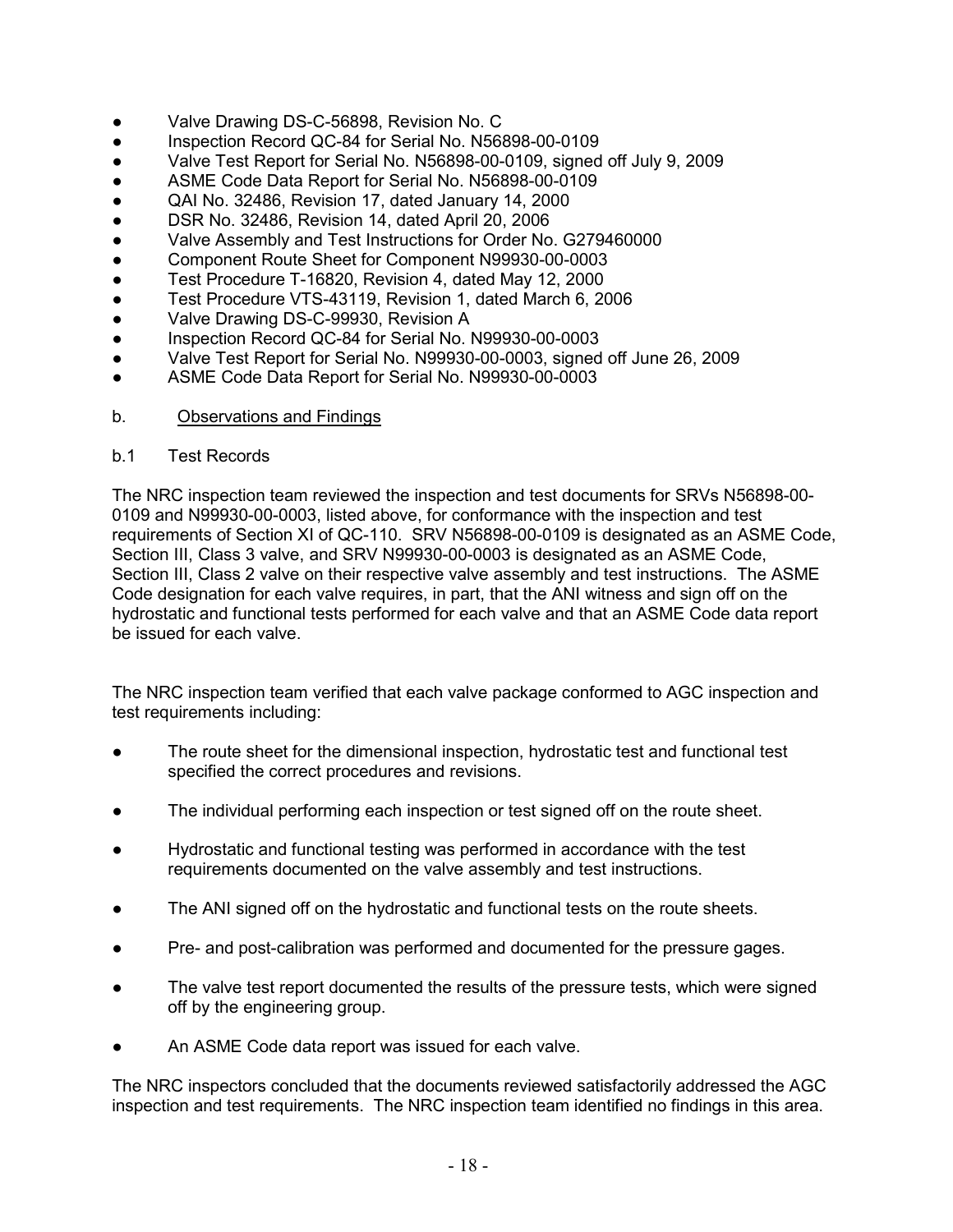# b.2 Test Performance

During the inspection period, the NRC inspectors observed AGC personnel perform two hydrostatic pressure tests and a nondestructive examination related to specific nuclear valve components. The NRC inspectors verified that the AGC personnel (1) were cognizant of the requirements for performance of the tests in accordance with written test instructions, (2) verified the adequacy of the test instrumentation used for each test before conducting the test, (3) recorded test data in accordance with written instructions, and (4) followed the test control procedures and material route sheets, including obtaining proper quality control and ANI oversight as required. The NRC inspection team identified no findings in this area.

## c. Conclusions

The NRC inspection team concluded that AGC staff was effectively implementing the AGC test control process consistent with the regulatory requirements of Criterion XI of Appendix B to 10 CFR Part 50 and the provisions of QC-110 and applicable implementing procedures. The NRC inspection team identified no significant findings.

8. Control of Measuring and Test Equipment

# a. Inspection Scope

The NRC inspection team reviewed AGC's QA program commitments and controls for control of measuring and test equipment to verify that the guidance adequately described the process and implementation consistent with the requirements of Criterion XII, "Control of Measuring and Test Equipment," of Appendix B to 10 CFR Part 50. Specifically, the NRC inspectors reviewed the following AGC procedures and calibration records and performed the following activities:

- QC-110, Section XII, "Control of Measuring and Test Equipment,"
- AGC M&TE computer database
- discussions with AGC QCIs and technician
- walkdowns of AGC's shop floor

The NRC inspectors also reviewed a sample of equipment calibration records and the disposition methods for out-of-tolerance instrumentation to verify compliance with the requirements for control of measuring and test equipment.

## b. Observations and Findings

The NRC inspection team verified that the AGC controls for control of measuring and test equipment were consistent with the requirements described in Section XII of QC-110 including:

- Pressure gages used on ASME Code, Section III, tests must be calibrated before and immediately following each series of tests.
- The manufacturing supervisor is responsible for the storage and issuance of the M&TE that is stored in the tool crib.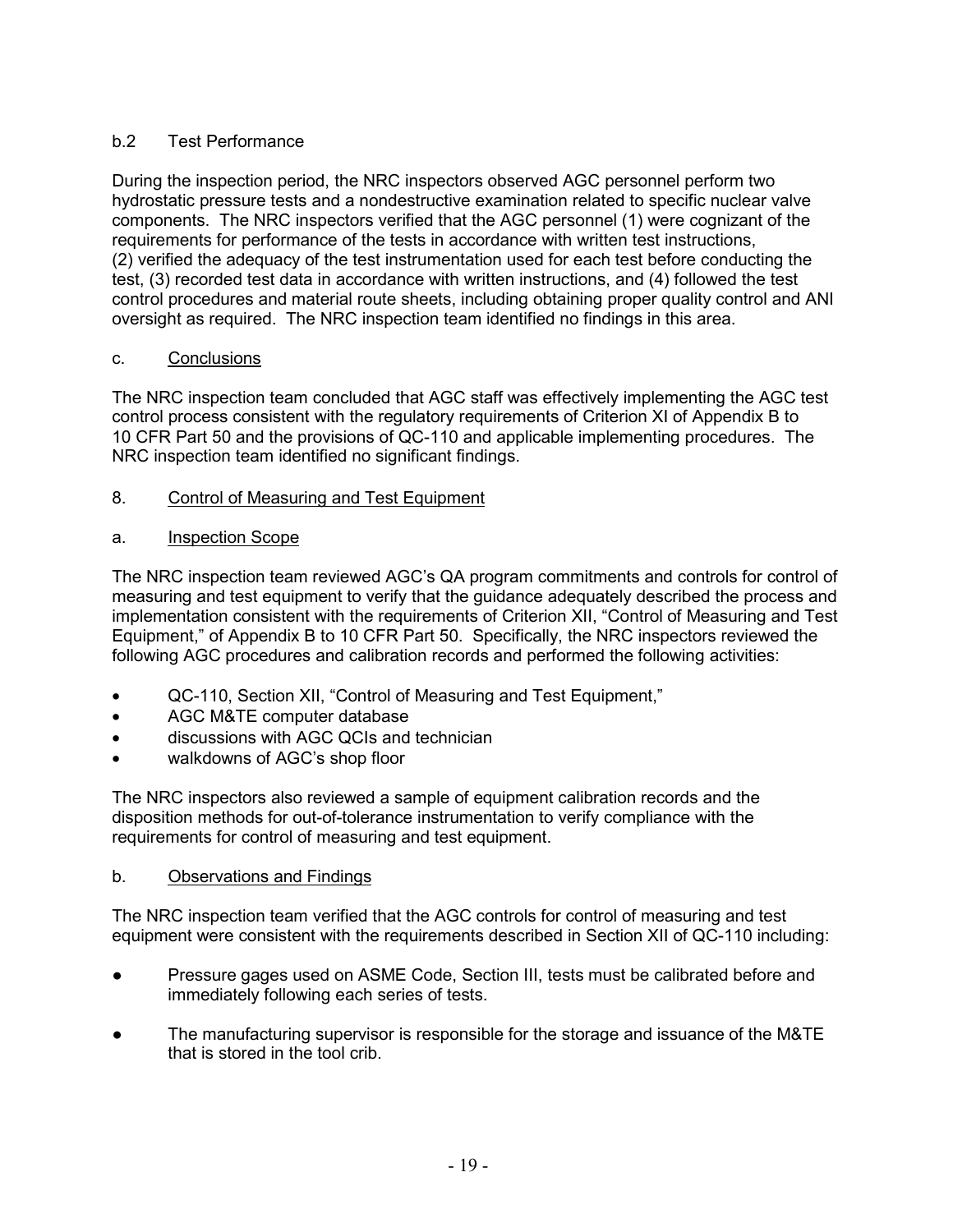- A formal program for the control of inspection tools, gages, and measuring equipment is established as a computer program and maintained by the quality control manager (QCM) to ensure that all tools, gages, and equipment are calibrated at the required intervals.
- Primary standards must be recalibrated yearly against certified measurement standards with known relationships to national standards.
- M&TE must be calibrated to a procedure that is listed in CPIE-001, "Calibration Procedures for Inspection Equipment."
- The QCI shall attach a unique serial number to each piece of M&TE.
- M&TE must be recalibrated periodically, in accordance with the schedule in Inspection Instruction Q-519, Revision 61, "Tool and Gage Calibration," dated September 28, 2008.
- Regardless of the calibration cycle, measuring equipment must have its calibration accuracy verified immediately after the following types of inspection: receiving inspection of finished items, wall thickness inspection, and final inspection. This calibration is in addition to the routinely scheduled calibration cycle.
- All M&TE assigned to the quality control department must be stored in the quality control inspection area or the tool and gage inspection area.
- All M&TE assigned to the manufacturing group must be stored in the tool crib.
- All master standards and setting gages must be stored in the gage laboratory.

The NRC inspection team identified three concerns during this review. A set of gage blocks (INSP110F) used as a primary standard was last calibrated by ESSCO Calibration Laboratory on July 7, 2007 (Certificate of Calibration No. 39073). Section 12.3.1.2 of QC-110 requires that primary standards be calibrated yearly. Inspection Instruction No. Q-519, "Tool and Gage Calibration," documents a 1-year calibration cycle for the gage blocks. The gage blocks were, therefore, out of calibration during the NRC inspection period (July 13–July 17, 2009). The M&TE computer database recorded the last calibration date for the gage blocks as August 12, 2008, and recorded a calibration due date of August 8, 2009, for the gage blocks. The container of gage blocks identified a calibration due date of July 7, 2010.

Secondly, the routing sheets for SRVs N56898-00-0109 and N99930-00-0003 documented that a final dimensional inspection was performed for each valve before hydrostatic and functional testing was performed. The NRC inspectors confirmed that the dimensions shown on Valve Drawings DS-C-99930 and DS-C-56898 were checked and documented on Form QC-84. However, the tag numbers of the inspection gages and the post calibration checks of the inspection gages were not documented for either valve. Section 12.3.1.6.2 of QC-110 requires, in part, that the calibration accuracy of M&TE be verified immediately after final inspection is performed, and documented on Form QC-107

Thirdly, Section 4.6 of AGC Inspection Instruction Q-519, "Tool and Gage Calibration," Revision 61, dated September 28, 2008, requires, in part, that a daily check of the temperature and humidity in the calibration area be performed and documented on Form QC-522. Contrary to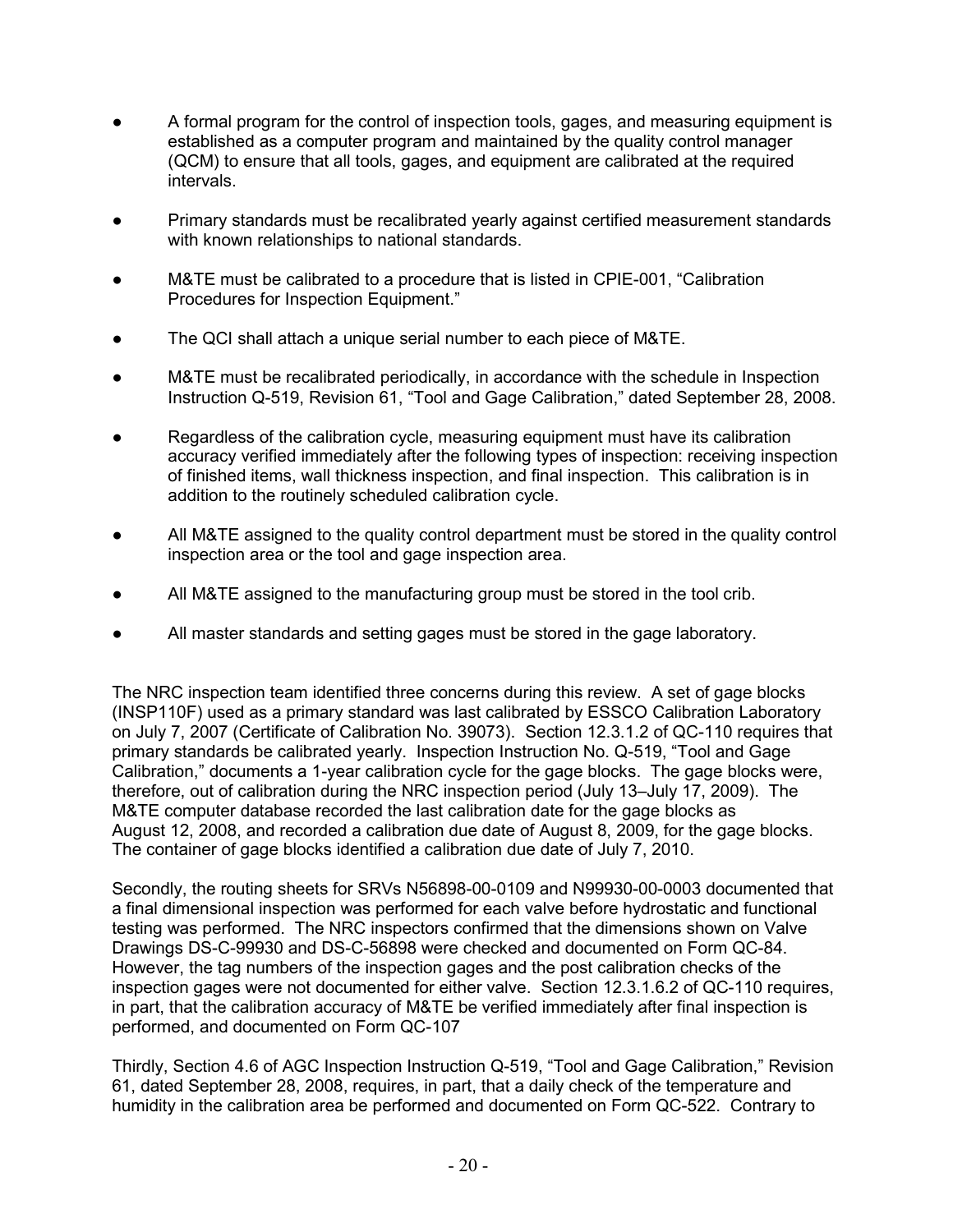the above, AGC failed to implement its procedure to control M&TE as required. More specifically, on July 16, 2009, an NRC inspector noted that AGC staff had not documented the temperature and humidity in the calibration area since July 6, 2009.

The NRC inspection team identified these issues as Nonconformance 99900293/2009-201-03.

c. Conclusions

The NRC inspection team concluded that, with the exception of the items identified in Nonconformance 99900293/2009-201-03, the AGC staff was effectively implementing the AGC process for the control of M&TE consistent with the regulatory requirements of Criterion XII of Appendix B to 10 CFR Part 50 and the provisions of QC-110 and applicable implementing procedures.

## 9. Control of Nonconforming Materials, Items, And Services

### a. Inspection Scope

The NRC inspection team reviewed AGC policies and procedures for control of nonconforming materials, items, and services to verify compliance with Criterion XV, "Nonconforming Source Materials or Items," of Appendix B to 10 CFR Part 50. More specifically, the NRC inspection team reviewed Section 15, "Nonconforming Source Materials or Items," of QC-110 which documents the policies and procedures for controlling nonconforming source materials and items. The NRC inspection team also reviewed the implementing procedures listed below for the AGC nonconformance process and a sample of nonconformance reports initiated during the previous 36 months. The nonconformances reviewed resulted primarily from deficiencies identified by AGC personnel. The NRC inspection team discussed the nonconformance process with responsible AGC management and staff to confirm that the applicable regulatory requirements are being effectively implemented.

Within the scope of this inspection, the NRC inspection team reviewed the following AGC procedures and documents:

- QC-110, Section 15, Revision 35, dated July 18, 2007
- QA-48-3039, Revision 5, "Control of Nonconforming Product," dated May 26, 2004
- QA-48-3047, Revision 2, "Nonconformance Analysis," dated July 2, 2004
- QA-48-3051, Revision 0, "Complaint Report," dated May 10, 2002
- QA-48-3052, Revision 0, "Preventive Action," dated July 16, 2003
- FA-29-3013, Revision 3, "Reprocess, Repair and Data Collection of Manufacturing Non-Conformances," dated April 7, 2004

## b. Observations and Findings

Section 15 of QC-110 documents the AGC requirements and assigned responsibilities for control of nonconforming items, services, and activities. Manufacturing supervisors or operating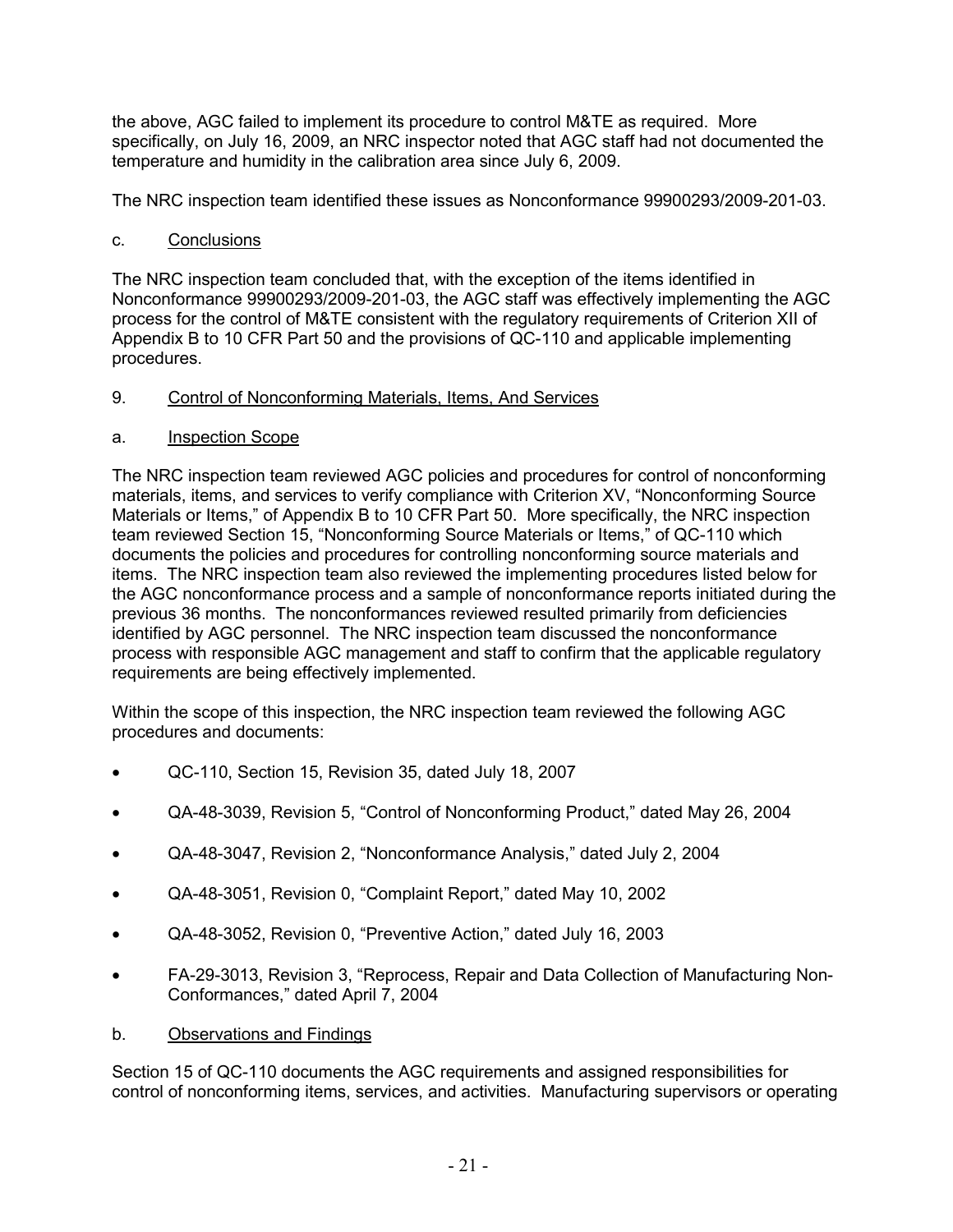personnel must report detected or suspected nonconformances to the QCI or the QCM. The QCI or QCM documents and reports any potential nonconformance for disposition by the material review board. The QA manager is responsible for ensuring that nonconformances are identified, reported, documented, and dispositioned in accordance with QC-110 and Section III of the ASME Code. QC-110 describes the AGC process used to address scrap and minor and major deviations.

The NRC inspection team reviewed samples of nonconformances from the last 3 years. The NRC inspection team verified that the reviewed material rejection notices provided adequate information regarding the identification of the deficiency, documentation, evaluation, actions taken for disposition, technical justification, reference to instructions or procedures for repair and rework activities, re-inspection of repaired and reworked items, and approval of the material review board.

## c. Conclusions

The NRC inspection team concluded that the AGC staff was effectively implementing the AGC process for the control of nonconforming source materials or items consistent with the regulatory requirements of Criterion XV of Appendix B to 10 CFR Part 50. The NRC inspection team identified no significant findings.

# 10. Corrective Actions

a. Inspection Scope

The NRC inspection team reviewed AGC policies and procedures for corrective actions to verify compliance with Criterion XVI, "Corrective Action," of Appendix B to 10 CFR Part 50. More specifically, the NRC inspection team reviewed Section 16, "Corrective Action," of QC-110 which documents the policies and procedures for the AGC corrective action program. The NRC inspection team also reviewed the following CARs: N-309, N-312, I-317, N 325, N-342, N-343, I-353, I-354, and N-355. These CARS resulted primarily from deficiencies identified by AGC personnel or from external audits of AGC by outside organizations. The NRC inspection team discussed the corrective action process with responsible AGC management and staff to verify that the applicable regulatory requirements are being effectively implemented.

## b. Observations and Findings

The inspectors noted that QC-110 defined the process to identify and implement corrective and preventive actions. In addition, it established the method to eliminate the causes of actual or potential nonconformances and the initiation of corrective and preventive action to preclude recurrence. This procedure detailed the roles and responsibilities, documentation requirements, internal reviews, timeliness requirements, and preventive actions to address identified deficiencies. The AGC corrective action program is also the primary method for documenting and resolving unsatisfactory quality trends for AGC's suppliers.

AGC's CAR document was used to describe issues, document the root cause analysis and identify short term and long term corrective actions. The inspectors noted that the CAR process included, but was not limited to; a description of the issue, investigation and evaluation documentation results, and prescribed actions to be taken.

The NRC inspectors reviewed a sample of CARs to verify the implementation of the corrective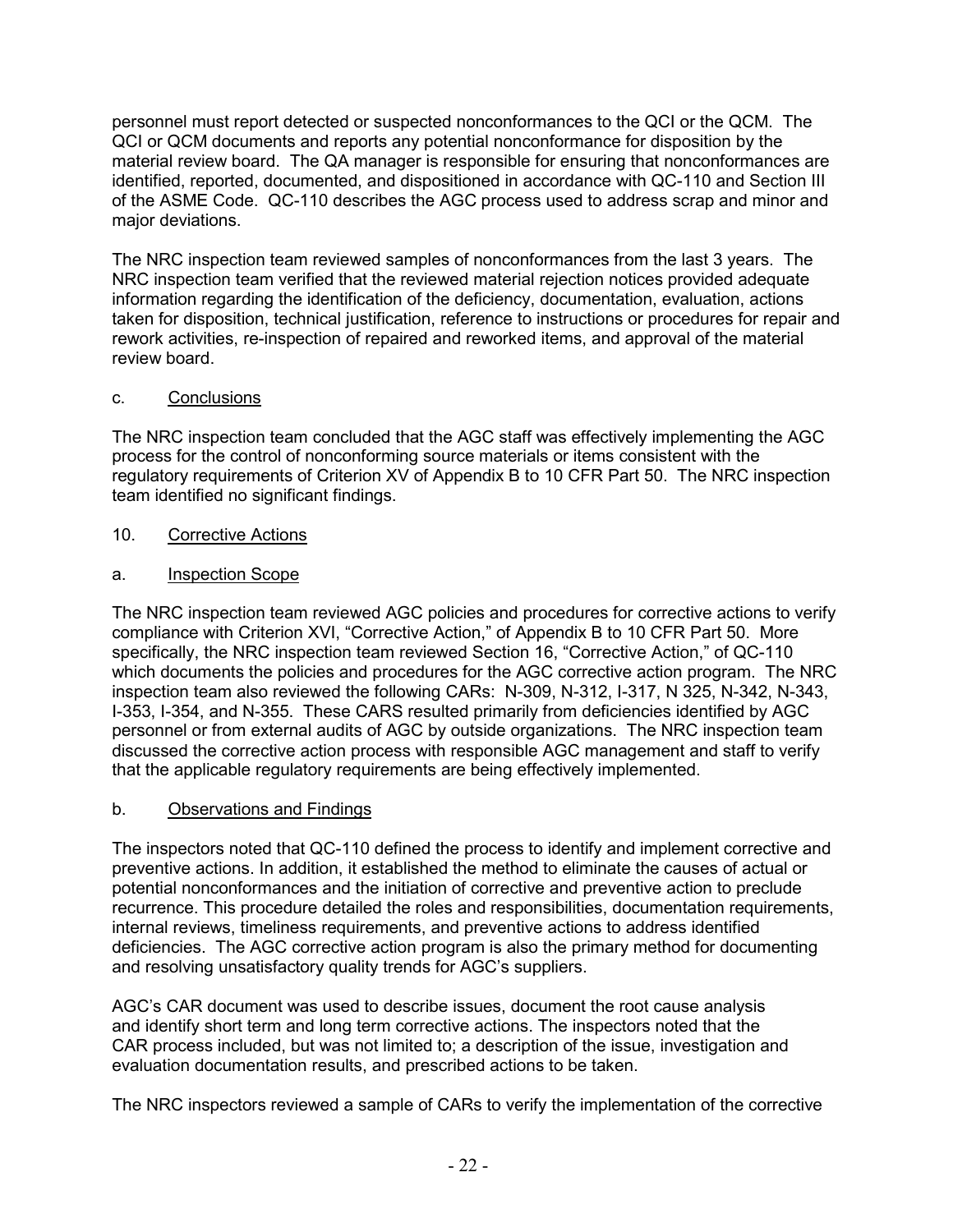action process. The NRC inspectors confirmed that the cause of significant or recurring conditions adverse to quality are determined, corrected, reported, and evaluations of the effectiveness of implemented corrective actions are documented. The NRC inspection team noted that most of the CARs describe the condition adverse to quality, cause and corrective action taken, review and approval by the responsible authority, follow-up action if needed, and the completion date. However, the NRC inspection team identified two instances where the CARs were not dispositioned in accordance with the vendor's procedural requirements. Specifically, CAR I-317, dated August 18, 2007 regarding aspects of AGC's training program, did not describe any corrective action taken, actions to prevent recurrence, the date of completion, or follow-up action, as required by QC-110. In addition, CAR N-342, dated August 8, 2008, was not completed in the thirty day required timeframe described in QC-110, and follow-up actions, including notifying the general manager and developing supplemental actions, were not completed. The NRC inspection team identified these failures to implement QC-110 regarding corrective actions associated with potential safety hazards as examples of Nonconformance 99900293/2009-201-04.

In addition, the NRC inspection team noted that QC-110 did not provide a mechanism to ensure that conditions adverse to quality which are identified by AGC's customers are systematically reviewed, documented, and addressed. Specifically, the NRC inspection team noted, through discussions with AGC staff members that components which were returned to AGC due to nonconforming specifications or other quality-related issues, were not consistently directed to the CAR manager for review and evaluation and no documentation that specifically identified customer-related issues was identified during the inspection. The failure to provide a mechanism to identify, evaluate, and document customer-reported quality concerns is identified as another example of Nonconformance 99900293/2009-201-04.

c. Conclusions

The NRC inspection team concluded that, with the exception of the items identified in Nonconformance 99900293/2009-201-04, the AGC process used for corrective actions is being effectively implemented consistent with the regulatory requirements of Criterion XVI of Appendix B to 10 CFR Part 50.

## 11. Control of Purchased Material, Items, and Services

a. Inspection Scope

The NRC inspection team reviewed the AGC policies and implementing procedures governing the control of internal and external audits to verify compliance with the requirements of Criterion VII, "Control of Purchases Materials, Items, and Services;" and Criterion XVIII, "Audits," of Appendix B to 10 CFR Part 50. The NRC inspection team reviewed a sample of internal and external audit reports to evaluate compliance with program requirements and to determine whether implementation of those requirements was adequate. In addition, the NRC inspection team reviewed audits performed by external organizations and AGC's responsiveness to those audits. The NRC inspection team also reviewed the adequacy and timeliness of corrective actions taken to resolve deficiencies identified by the audit findings.

The NRC inspection team reviewed the following documents for this inspection area:

• Section VII, "Control of Purchased Material, Items, and Services," QC-110, Revision 37, dated December 8, 2008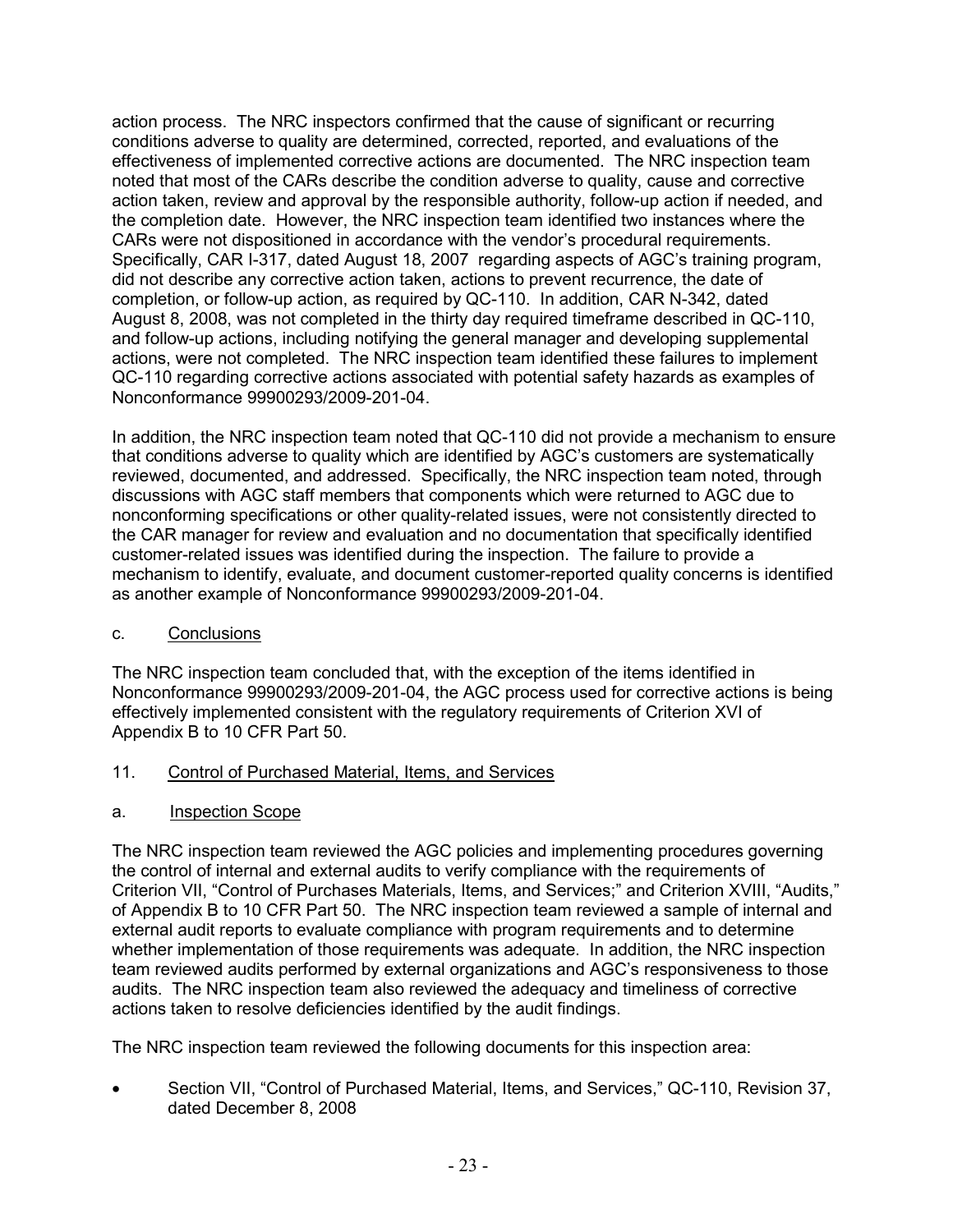- Section XVIII, "Audits," QC-110, Revision 37, dated December 8, 2008
- DOI QA-48-3037, Revision 2, "Quality Assurance Audits," which provides a procedure for performing QA internal and external audits
- AGC's 2009 Internal Audit Schedule
- AGC's 2009 External Audit Schedule
- Internal Audit Package, Procurement Document Control, performed July 17, 2007
- Internal Audit Package, Document Control, performed May 29, 2009
- External Audit Package, Stainless Foundry, performed June 12, 2008
- External Audit Package, Metal Dynamics, performed September 29, 2008
- Letter from D.F. McGann, Susquehanna Steam Electric Station, to David Tuttle, Anderson Greenwood AGC, regarding NUPIC Joint Audit of Anderson Greenwood AGC, dated March 5, 2009
- AGC CARs N325, N-318, N-326, and N-327
- Letter from Chad Holderbaum, Westinghouse Electric Company, to David Tuttle, Anderson Greenwood AGC, regarding Supplier Quality Program Audit Report, dated April 19, 2007
- b. Observations and Findings

#### (1) Internal Quality Audit—Procurement Document Control Process

The NRC inspection team reviewed AGC's July 12, 2007, audit of its internal procurement document control process. This audit was documented on AGC's "Quality Assurance Internal Audit, Audit Summary Sheet, Q.C.-110." The internal audit did not identify a deficiency regarding the AGC internal procurement document control process. The NRC inspection of AGC's procurement document control process described within this report also found that AGC staff was implementing the AGC procurement document control process and practices consistent with Criterion IV, "Procurement Document Control," of Appendix B to 10 CFR Part 50. However, AGC did not perform the procurement document control process internal audit, as well as other required internal audits, in 2008. The vendor initiated CAR 353 to document this nonconformance with an explanation that QA management did not commit the necessary resources to conduct an internal audit. The corrective action for CAR 353 called for additional resources to be applied to internal audits in 2009. The 2009 procurement document control process is currently scheduled for July 2009. The NRC inspection team identified no findings of significance.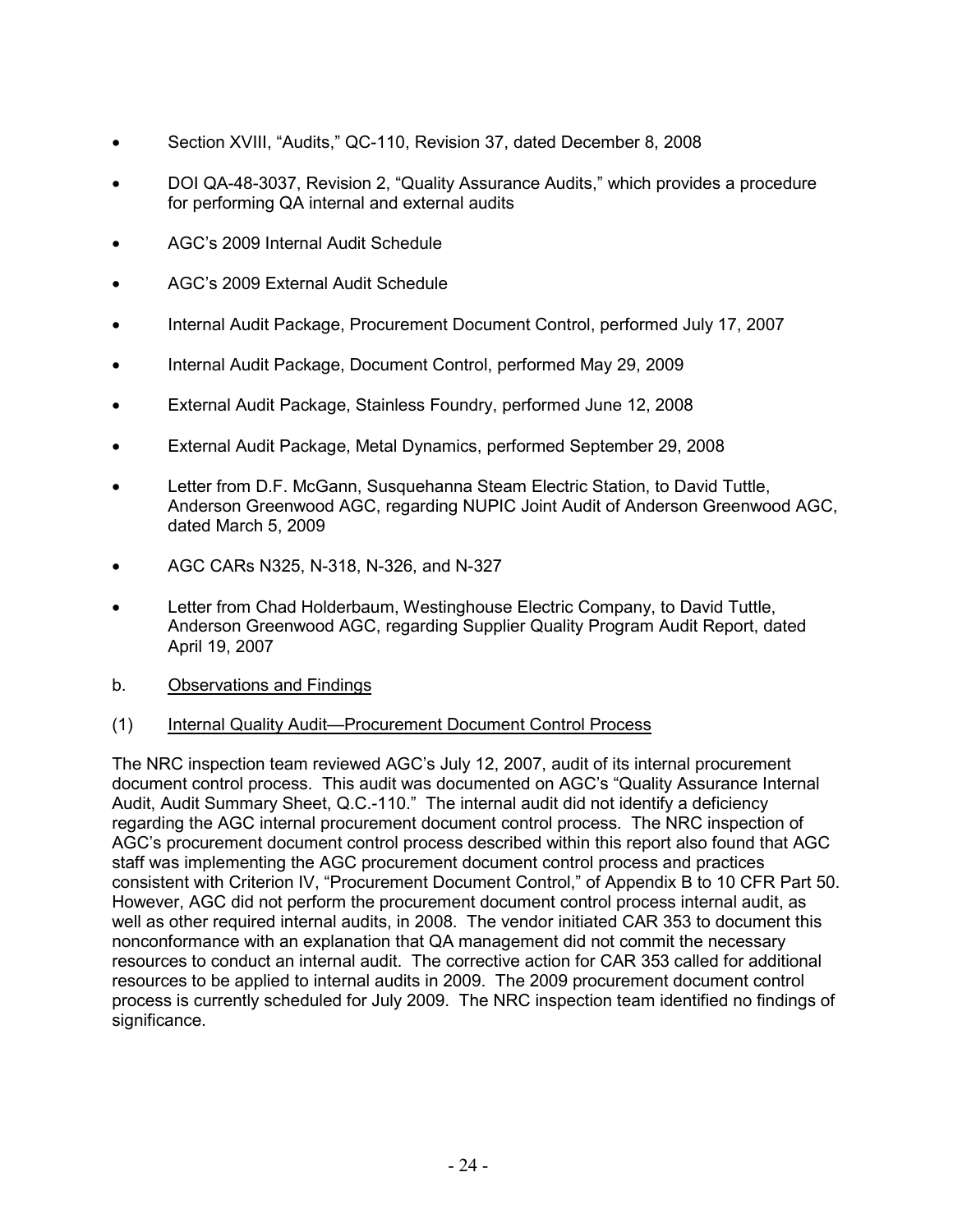## (2) Internal Quality Audit—Document Control Process

The NRC inspection team reviewed AGC's May 29, 2009, audit of its internal document control process. This audit was documented on AGC's "Quality Assurance Internal Audit, Audit Summary Sheet, Q.C.-110." This internal audit identified one drawing review deficiency—the nuclear applications engineering manager had not signed all applicable drawings, contrary to the requirements of QC-110, Sections 6.3.4.1 and 5.2.3. The vendor initiated CAR 365 on May 29, 2009, to document and correct the missing signature for Drawing N900600 and Drawing 157460, Revision A. In addition, the NRC review of this internal quality audit determined that the audit was limited to manufacturing documents and did not include the evaluation of process documents, such as DOIs. (Refer to the NRC inspection of AGC's document control process and the resulting finding documented within this report.) The NRC inspection team identified no findings of significance specific to the document control process internal quality audit.

# (3) External Quality Audit—Stainless Foundry and Engineering, Inc.

The NRC inspection team reviewed the AGC external audit of Stainless Foundry and Engineering, Inc. (SFE), an approved supplier for quality materials and services, performed February 12–14, 2008. AGC performed this audit as a member company of the Nuclear Industry Assessment Committee (NIAC) to support NIAC vendor review and to assess SFE's performance to determine its continued acceptance as an approved supplier. The NRC inspection team reviewed AGC's assessment plan, the audit results from the NIAC audit of SFE, and the final results letter from AGC to SFE dated October 4, 2008. In addition, the NRC inspection team confirmed the lead auditors qualifications were current at the time of the audit. The NRC inspection team determined that the NIAC audit results of SFE were satisfactory. The NRC inspection team did not identify any findings associated with this external audit.

# (4) External Quality Audit—Metal Dynamics Corporation

The NRC inspection team reviewed the AGC external audit of Metal Dynamics Corporation, an approved supplier for quality materials and services, performed March 28, 2007. AGC performed this triennial audit to assess Metal Dynamics' performance and to determine its continued acceptance as an approved supplier for the manufacture and supply of Sub-Safe Level I castings. The NRC inspection team reviewed AGC's notification letter, supplier qualification evaluation, audit checklist, and the final results letter from AGC to Metal Dynamics dated April 17, 2007. In addition, the NRC inspection team confirmed the lead auditors qualifications were current at the time of the audit. The NRC inspection team did not identify any findings associated with this external audit.

# (5) NUPIC Joint Audit of Anderson Greenwood AGC

The NRC inspection team reviewed the results of the NUPIC Joint Audit of Anderson Greenwood AGC performed on March 5, 2007. The audit was performed to evaluate AGC's QA activities associated with nuclear procurement. The NUPIC joint audit identified six findings that AGC addressed in accordance with the AGC corrective action program. The NRC inspection team did not identify any findings associated with this external audit.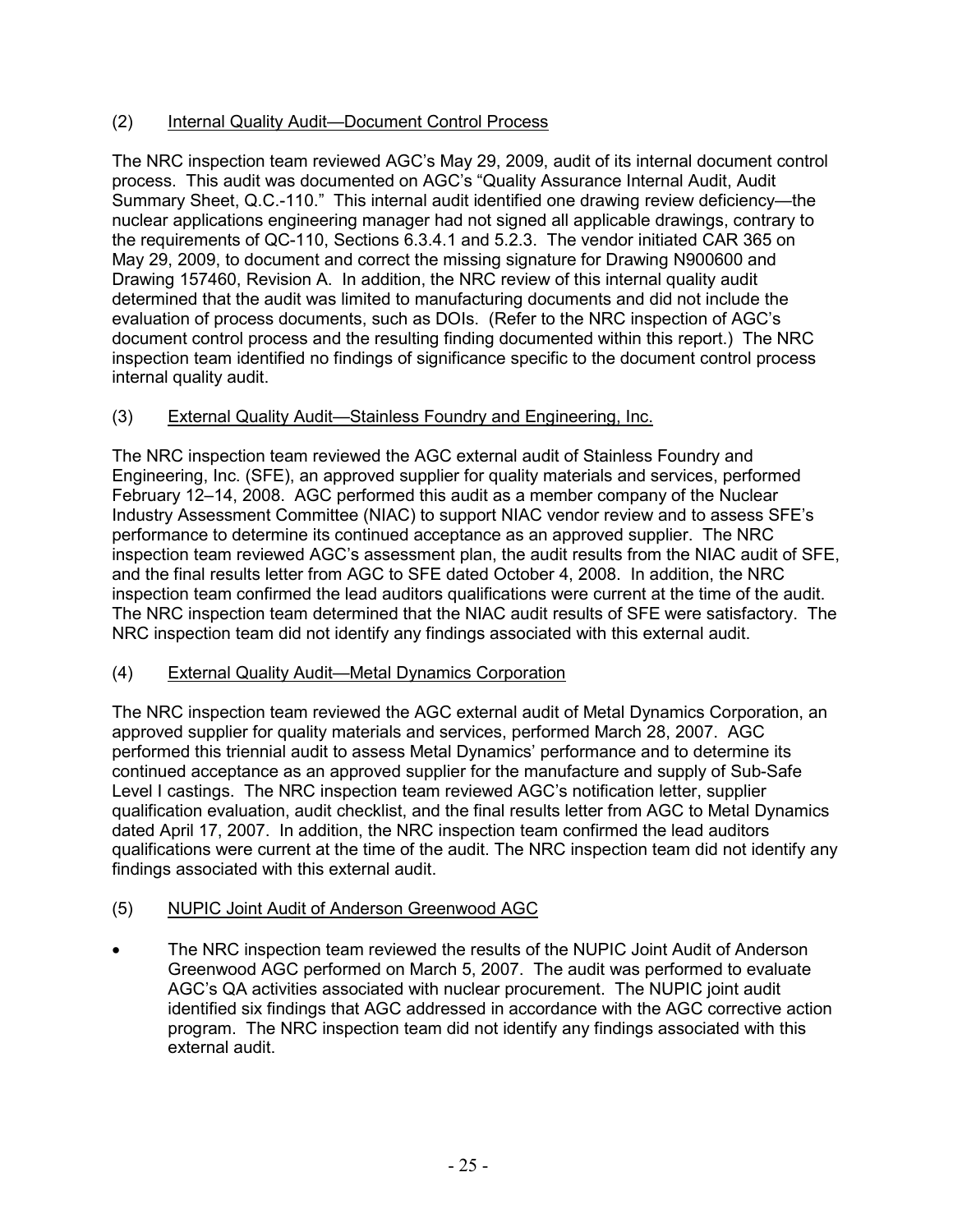### (6) Westinghouse Electric Company—Supplier Quality Program Audit Report

The NRC inspection team reviewed the supplier quality program audit report documenting the AGC QA program audit performed on April 13, 2007, by Westinghouse Electric Company. This supplier audit was performed to verify AGC's compliance with the requirements of Appendix B to 10 CFR Part 50, 10 CFR Part 21, and related ASME Code requirements and the implementation of the quality program, as documented in QC-110, Revision 34, dated July 28, 2004. AGC's quality program was determined to meet the requirements of the applicable quality program and was found to be effectively implemented without any noted findings. The NRC inspection team did not identify any findings associated with this external audit.

### c. Conclusions

The NRC inspection team concluded that AGC staff was implementing AGC controls for purchasing materials, equipment, and services and audit requirements consistent with the regulatory requirements of Criterion VII and Criterion XVIII of Appendix B to 10 CFR Part 50, respectively. Based on the sample of audits reviewed, the NRC inspection team determined that AGC staff were effectively implementing the AGC policies and associated procedures. The NRC inspection team identified no significant findings.

#### 12. Entrance and Exit Meetings

On July 13, 2009, the NRC inspection team discussed the scope of the inspection with David G. Thibault, AGC General Manager, and AGC management and engineering staff. On July 17, 2009, the NRC inspection team presented the inspection results and observations during an exit meeting with Mr. Thibault and other AGC management and engineering staff. A list of entrance and exit meeting attendees is attached to this report.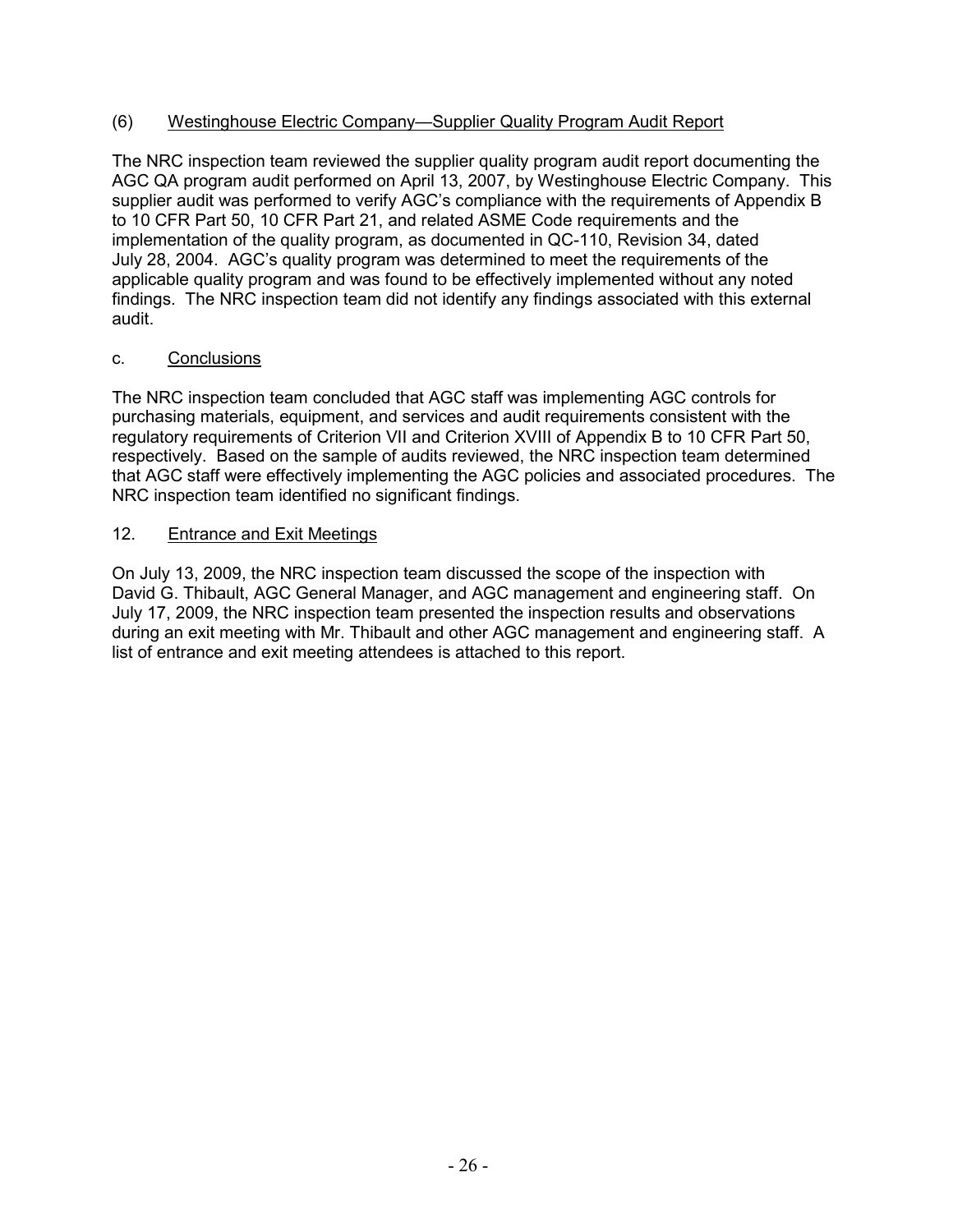### **ATTACHMENT**

#### 1. PERSONS CONTACTED

| Thibault D.    | <b>AGC General Manager</b>                                              |
|----------------|-------------------------------------------------------------------------|
| Tuttle, D.     | <b>Quality Assurance Manager</b>                                        |
| Mauro, J.      | <b>Associated QA Engineer</b>                                           |
| Lambert, A.    | <b>Quality Assurance Technician</b>                                     |
| Gervais, L.    | Associated QA Engineer                                                  |
| Dalton, M.     | <b>Production Control Coordinator Nuclear Production</b>                |
| Dowd, C.       | Nuclear Products Sales & Engineering Manager                            |
| Lambert, R.    | Shipping, Receiving and Compliance Supervisor                           |
| Gagnon, W.     | <b>Manufacturing Assistant</b>                                          |
| Myette, M.     | <b>Special Products Assembly Supervisor</b>                             |
| Stevens, C.    | <b>Quality Assurance Technician</b>                                     |
| Uchrinscko, P. | <b>Quality Assurance Engineer</b>                                       |
| $Kim, S.-W.$   | Quality Evaluation Department, Korea Institute of Nuclear Safety (KINS) |
| Yang, S-H      | Manager, Quality Regulation Department, KINS                            |
| Paik, J-Y      | Senior Manager, Doosan Heavy Industries America                         |

#### 2. INSPECTION PROCEDURES USED

Inspection Procedure 43002, "Routine Inspections of Nuclear Vendors"

Inspection Procedure 36100, "Inspection of 10 CFR Part 21 and 50.55(e) Programs for Reporting Defects and Nonconformance"

# 3. LIST OF ITEMS OPENED, CLOSED, AND DISCUSSED

No previous NRC inspections had been performed at the Anderson Greenwood Crosby facility in Wrentham, MA, within the 5 years prior to this inspection.

The following items were found during this inspection:

| Item Number          | <b>Status</b> | <b>Type</b>    | <b>Description</b>   |
|----------------------|---------------|----------------|----------------------|
| 99900293/2009-201-01 | Opened        | Violation      | 10 CFR Part 21       |
| 99900293/2009-201-02 | Opened        | Nonconformance | <b>Criterion III</b> |
| 99900293/2009-201-03 | Opened        | Nonconformance | <b>Criterion XII</b> |
| 99900293/2009-201-04 | Opened        | Nonconformance | <b>Criterion XVI</b> |

#### 4. LIST OF ACRONYMS USED

| AGC          | Anderson Greenwood Crosby                                            |
|--------------|----------------------------------------------------------------------|
| <b>ADAMS</b> | Agencywide Documents Access and Management System                    |
| ANSI/ASME    | American National Standards Institute/American Society of Mechanical |
|              | Engineers                                                            |
| <b>ASME</b>  | American Society of Mechanical Engineers                             |
| <b>ANI</b>   | authorized nuclear inspector                                         |
| <b>CAR</b>   | corrective action report                                             |
| <b>CFR</b>   | Code of Federal Regulations                                          |